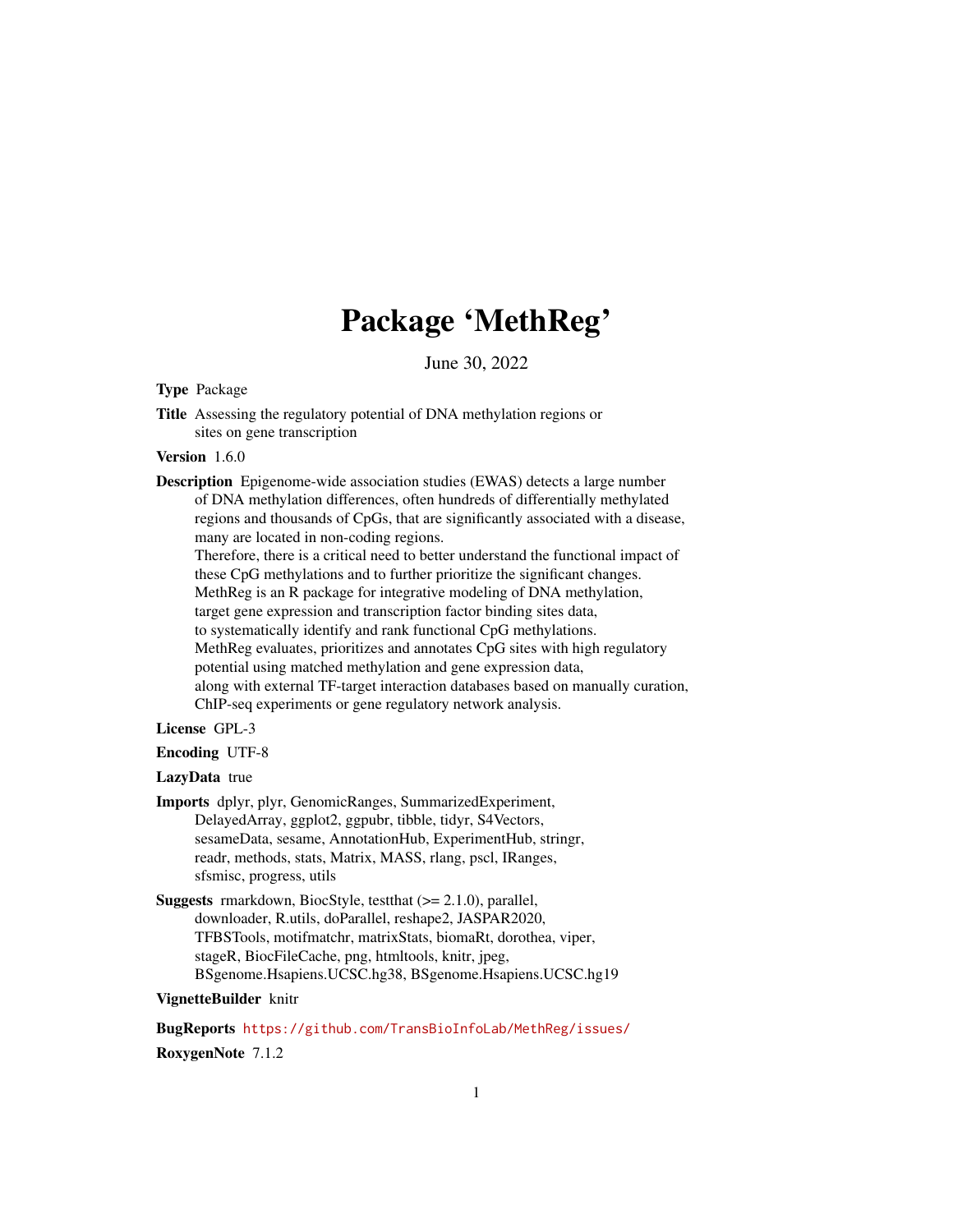## Depends  $R$  ( $>= 4.0$ )

biocViews MethylationArray, Regression, GeneExpression, Epigenetics, GeneTarget, Transcription

git\_url https://git.bioconductor.org/packages/MethReg

git\_branch RELEASE\_3\_15

git\_last\_commit 41583fc

git\_last\_commit\_date 2022-04-26

Date/Publication 2022-06-30

Author Tiago Silva [aut, cre] (<<https://orcid.org/0000-0003-1343-6850>>), Lily Wang [aut]

Maintainer Tiago Silva <tiagochst@gmail.com>

## R topics documented:

| 3              |
|----------------|
| 3              |
| $\overline{4}$ |
| 6              |
| $\overline{7}$ |
| 9              |
| 9              |
| 10             |
| 11             |
| 11             |
| 12             |
| 12             |
| 13             |
| 14             |
| 16             |
| 17             |
| 18             |
| 19             |
| 22             |
| 23             |
| 24             |
| 24             |
| 25             |
| 25             |
| 28             |
| 30             |
| 31             |

**Index** [34](#page-33-0)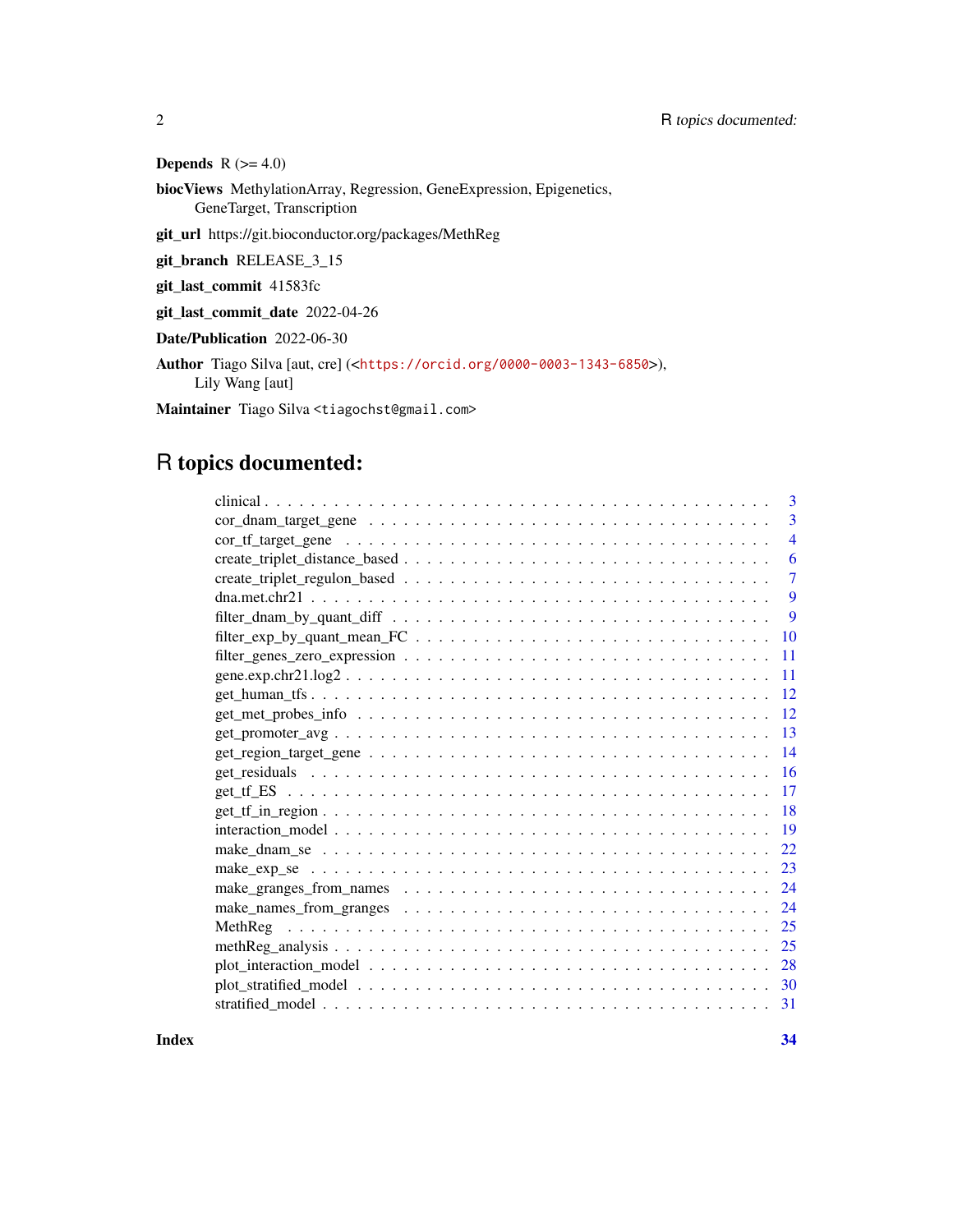<span id="page-2-0"></span>

#### Description

TCGA-COAD clinical matrix for 38 samples retrieved from GDC using [TCGAbiolinks](#page-0-0)

#### Usage

clinical

#### Format

A matrix: 38 samples (rows) and variables (columns) patient, sample, gender and sample\_type

cor\_dnam\_target\_gene *Evaluate correlation of DNA methylation region and target gene expression*

## Description

This function evaluate the correlation of the DNA methylation and target gene expression using spearman rank correlation test. Note that genes with RNA expression equal to 0 for all samples will not be evaluated.

#### Usage

```
cor_dnam_target_gene(
  pair.dnam.target,
  dnam,
  exp,
  filter.results = TRUE,
  min.cor.pval = 0.05,
 min.cor.estimate = 0,
  cores = 1)
```
## Arguments

```
pair.dnam.target
```
A dataframe with the following columns: regionID (DNA methylation) and target (target gene)

dnam DNA methylation matrix or SummarizedExperiment object with regions/cpgs in rows and samples in columns are samples. Samples should be in the same order as gene expression matrix (exp).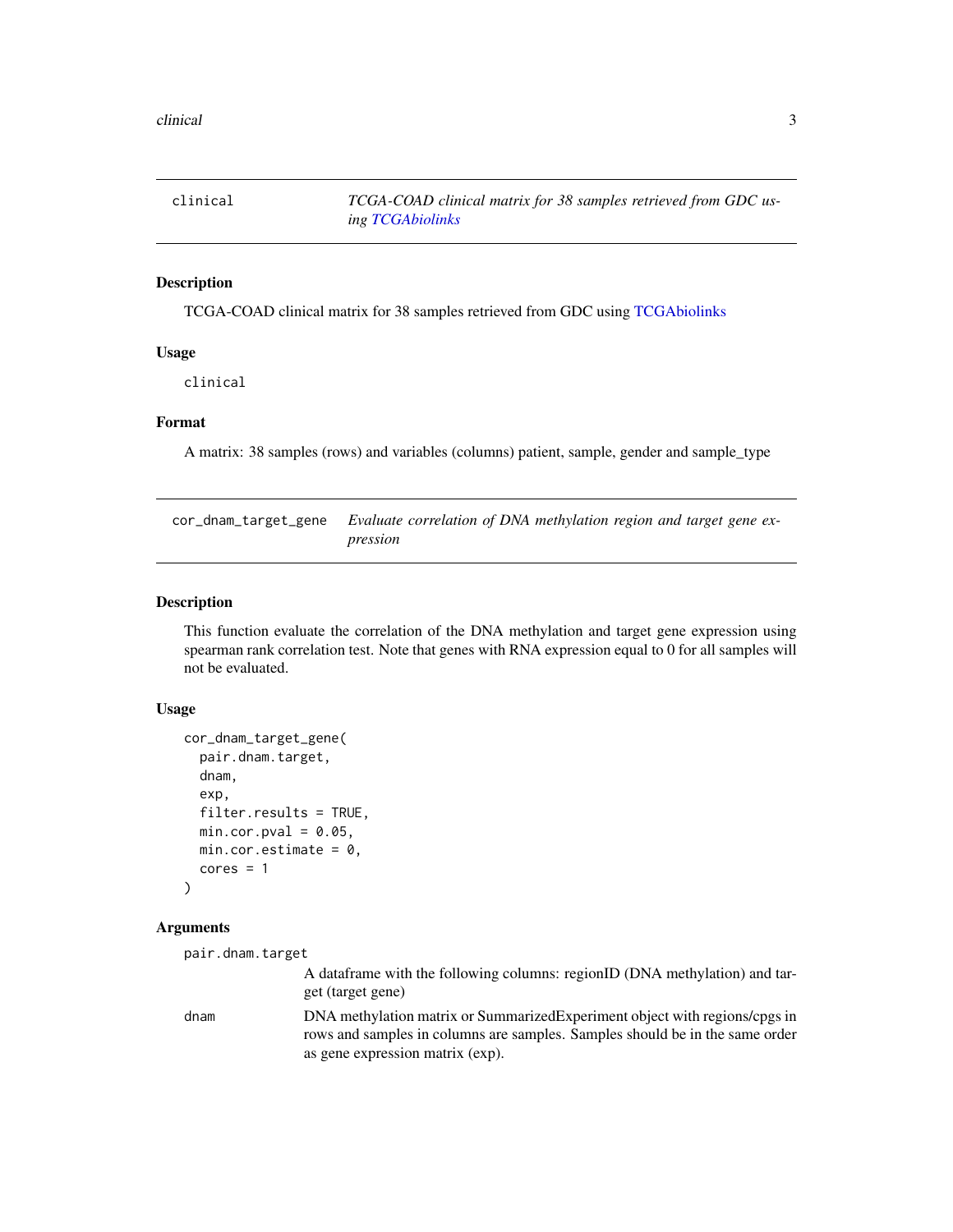<span id="page-3-0"></span>

| exp              | Gene expression matrix or Summarized Experiment object (rows are genes, columns<br>are samples) log2-normalized ( $log2(exp + 1)$ ). Samples should be in the same<br>order as the DNA methylation matrix. |
|------------------|------------------------------------------------------------------------------------------------------------------------------------------------------------------------------------------------------------|
|                  | filter.results Filter results using min.cor.pval and min.cor.estimate thresholds                                                                                                                           |
|                  | $min.cor.pval$ P-value threshold filter (default: $0.05$ )                                                                                                                                                 |
| min.cor.estimate |                                                                                                                                                                                                            |
|                  | Correlation estimate threshold filter (default: not applied)                                                                                                                                               |
| cores            | Number of CPU cores to be used. Default 1.                                                                                                                                                                 |

#### Value

A data frame with the following information: regionID, target gene, correlation pvalue and estimate between DNA methylation and target gene expression, FDR corrected p-values.

#### Examples

```
dnam \leq t(matrix(sort(c(runif(20))), ncol = 1))
rownames(dnam) <- c("chr3:203727581-203728580")
colnames(dnam) <- paste0("Samples",1:20)
exp <- dnam
rownames(exp) <- c("ENSG00000232886")
colnames(exp) <- paste0("Samples",1:20)
pair.dnam.target <- data.frame(
   "regionID" = c("chr3:203727581-203728580"),
   "target" = "ENSG00000232886"
)
# Correlated DNAm and gene expression, display only significant associations
results.cor.pos <- cor_dnam_target_gene(
   pair.dnam.target = pair.dnam.target,
   dnam = dnam,
   exp = exp,filter.results = TRUE,
   min.cor.pval = 0.05,
   min.cor.estimate = 0.0\mathcal{L}
```
cor\_tf\_target\_gene *Evaluate correlation of TF expression and target gene expression*

#### Description

This function evaluate the correlation of a TF and target gene expression using spearman rank correlation test. Note that genes with RNA expression equal to 0 for all samples will not be evaluated.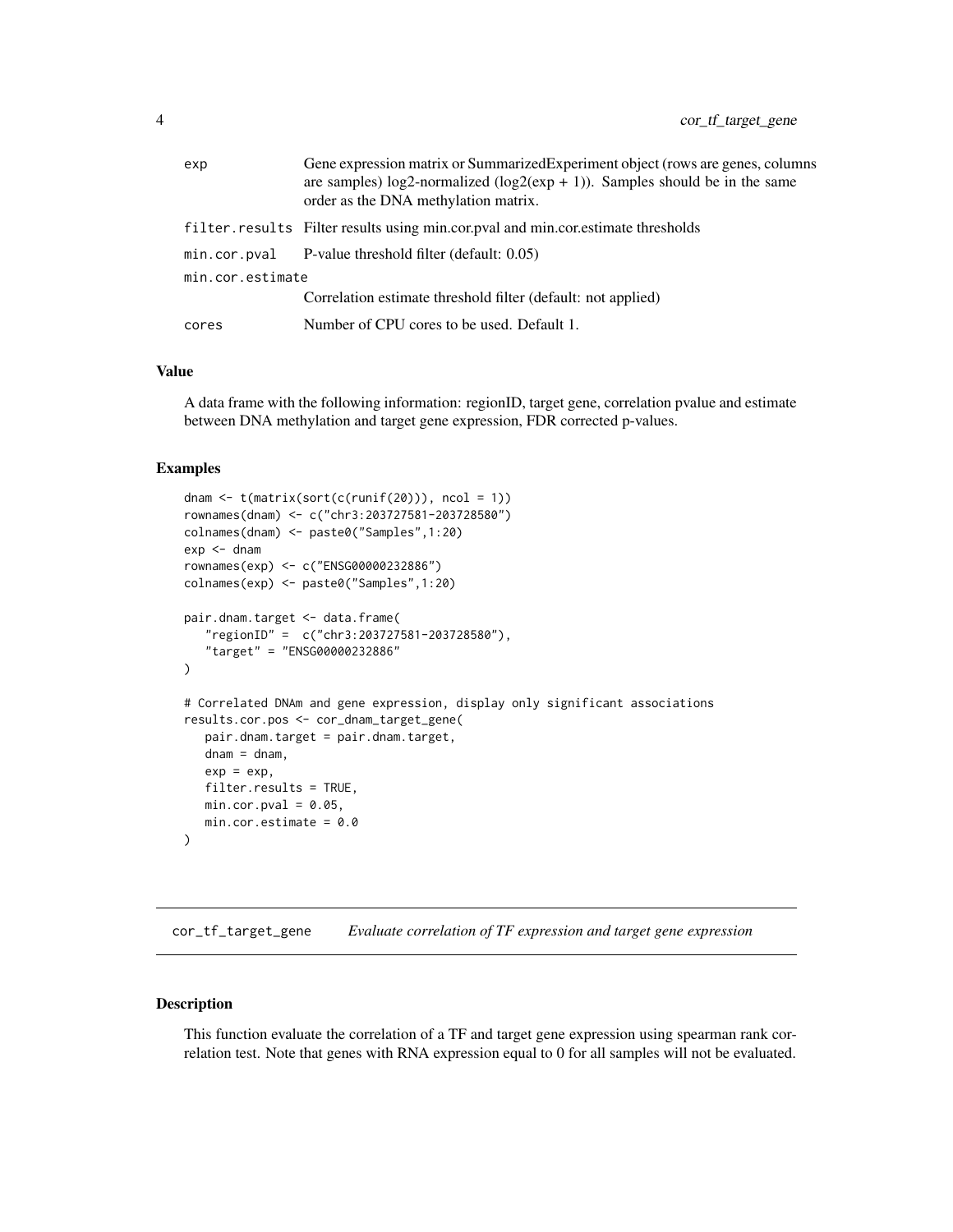<span id="page-4-0"></span>cor\_tf\_target\_gene 5

## Usage

```
cor_tf_target_gene(
  pair.tf.target,
  exp,
  tf.activity.es = NULL,
 cores = 1,
  verbose = FALSE
)
```
#### Arguments

|         | pair.tf.target A dataframe with the following columns: TF and target (target gene)                                                                                                                      |  |
|---------|---------------------------------------------------------------------------------------------------------------------------------------------------------------------------------------------------------|--|
| exp     | Gene expression matrix or Summarized Experiment object (rows are genes, columns<br>are samples) log2-normalized ( $log2(exp + 1)$ ). Samples should be in the same<br>order as the tractivity es matrix |  |
|         | tf.activity.es A matrix with normalized enrichment scores for each TF across all samples to<br>be used in linear models instead of TF gene expression. See get_tf_ES.                                   |  |
| cores   | Number of CPU cores to be used. Default 1.                                                                                                                                                              |  |
| verbose | Show messages?                                                                                                                                                                                          |  |

#### Value

A data frame with the following information: TF, target gene, correlation p-value and estimate between TF and target gene expression, FDR corrected p-values.

```
exp <- t(matrix(sort(c(runif(40))), ncol = 2))
rownames(exp) <- c("ENSG00000232886","ENSG00000232889")
colnames(exp) <- paste0("Samples",1:20)
pair.tf.target <- data.frame(
   "TF" = "ENSG00000232889",
   "target" = "ENSG00000232886"
)
# Correlated TF and gene expression
results.cor.pos <- cor_tf_target_gene(
  pair.tf.target = pair.tf.target,
   exp = exp,\mathcal{L}# Correlated TF and gene expression
results.cor.pos <- cor_tf_target_gene(
  pair.tf.target = pair.tf.target,
  exp = exp,
   tf.activity.es = exp
\lambda
```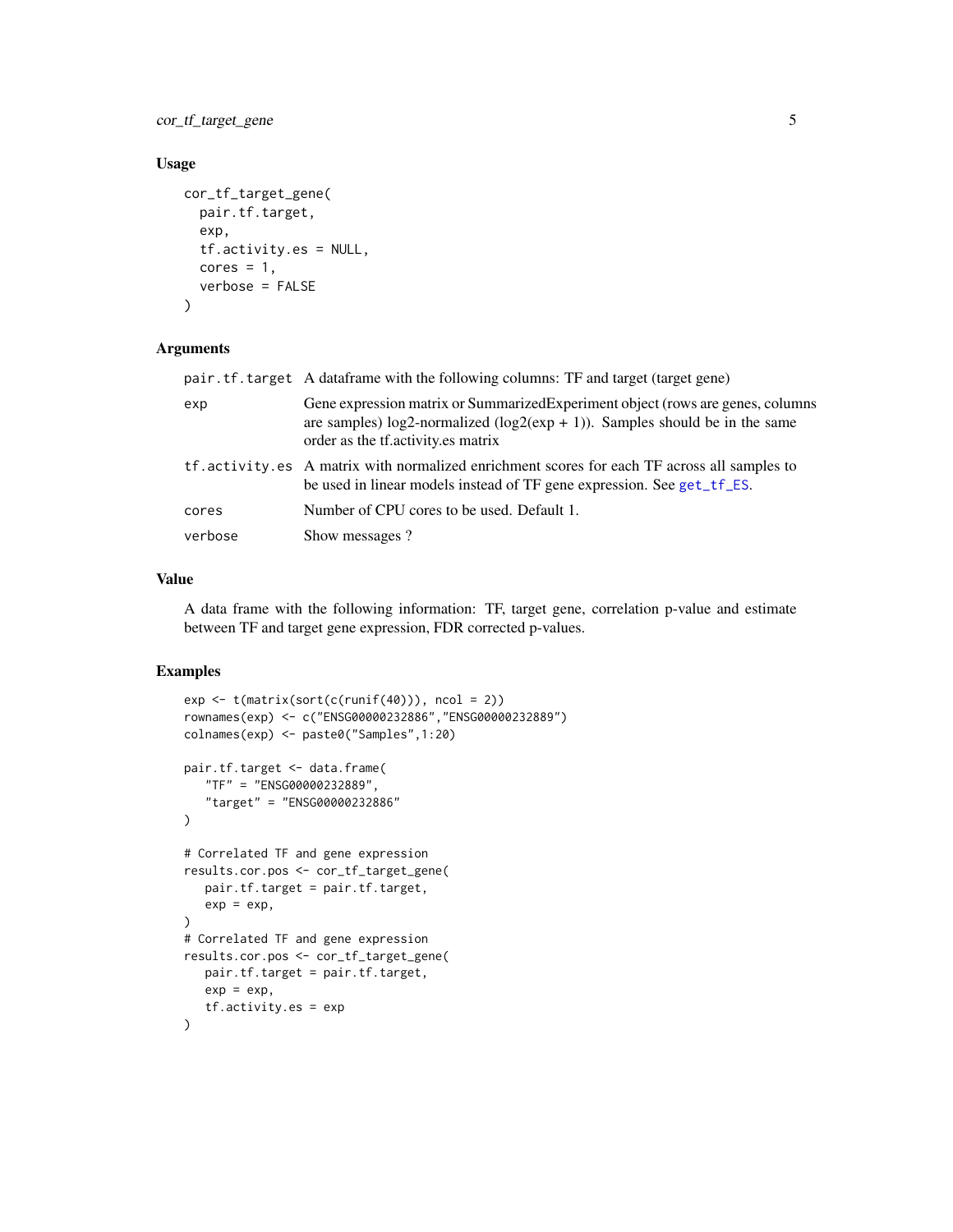<span id="page-5-0"></span>create\_triplet\_distance\_based

*Map DNAm to target genes using distance approaches, and TF to the DNAm region using JASPAR2020 TFBS.*

#### Description

This function wraps two other functions get\_region\_target\_gene and get\_tf\_in\_region from the package. This function will map a region to a target gene using three methods (mapping to the closest gene, mapping to any gene within a given window of distance, or mapping to a fixed number of nearby genes upstream or downstream). To find TFs binding to the region, JASPAR2020 is used.

## Usage

```
create_triplet_distance_based(
  region,
  genome = c("hg38", "hg19"),target.method = c("genes.promoter.overlap", "window", "nearby.genes", "closest.gene"),
  target.window.size = 500 \times 10^3,
  target.num.flanking.genes = 5,
  target.promoter.upstream.dist.tss = 2000,
  target.promoter.downstream.dist.tss = 2000,
  target.rm.promoter.regions.from.distal.linking = TRUE,
  motif.search.window.size = 0,
  motif.search.p.cutoff = 1e-08,
  TF.peaks.gr = NULL,
  max.distance.region.target = 10^6,
  cores = 1)
```
#### Arguments

| region                    | A Granges or a named vector with regions (i.e "chr21:100002-1004000")                                                                                                                                                            |  |
|---------------------------|----------------------------------------------------------------------------------------------------------------------------------------------------------------------------------------------------------------------------------|--|
| genome                    | Human genome reference "hg38" or "hg19"                                                                                                                                                                                          |  |
| target.method             | How genes are mapped to regions: regions overlapping gene promoter ("genes.promoter.overlap");<br>genes within a window around the region ("window"); or fixed number of nearby<br>genes upstream and downstream from the region |  |
| target.window.size        |                                                                                                                                                                                                                                  |  |
|                           | When method = "window", number of base pairs to extend the region $(+$ - win-<br>dow.size/2). Default is 500kbp (or $+/- 250$ kbp, i.e. 250k bp from start or end of<br>the region)                                              |  |
| target.num.flanking.genes |                                                                                                                                                                                                                                  |  |
|                           | Number of flanking genes upstream and downstream to search. For example,                                                                                                                                                         |  |
|                           | if target.num.flanking.genes = $5$ , it will return the $5$ genes upstream and $5$<br>genes downstream                                                                                                                           |  |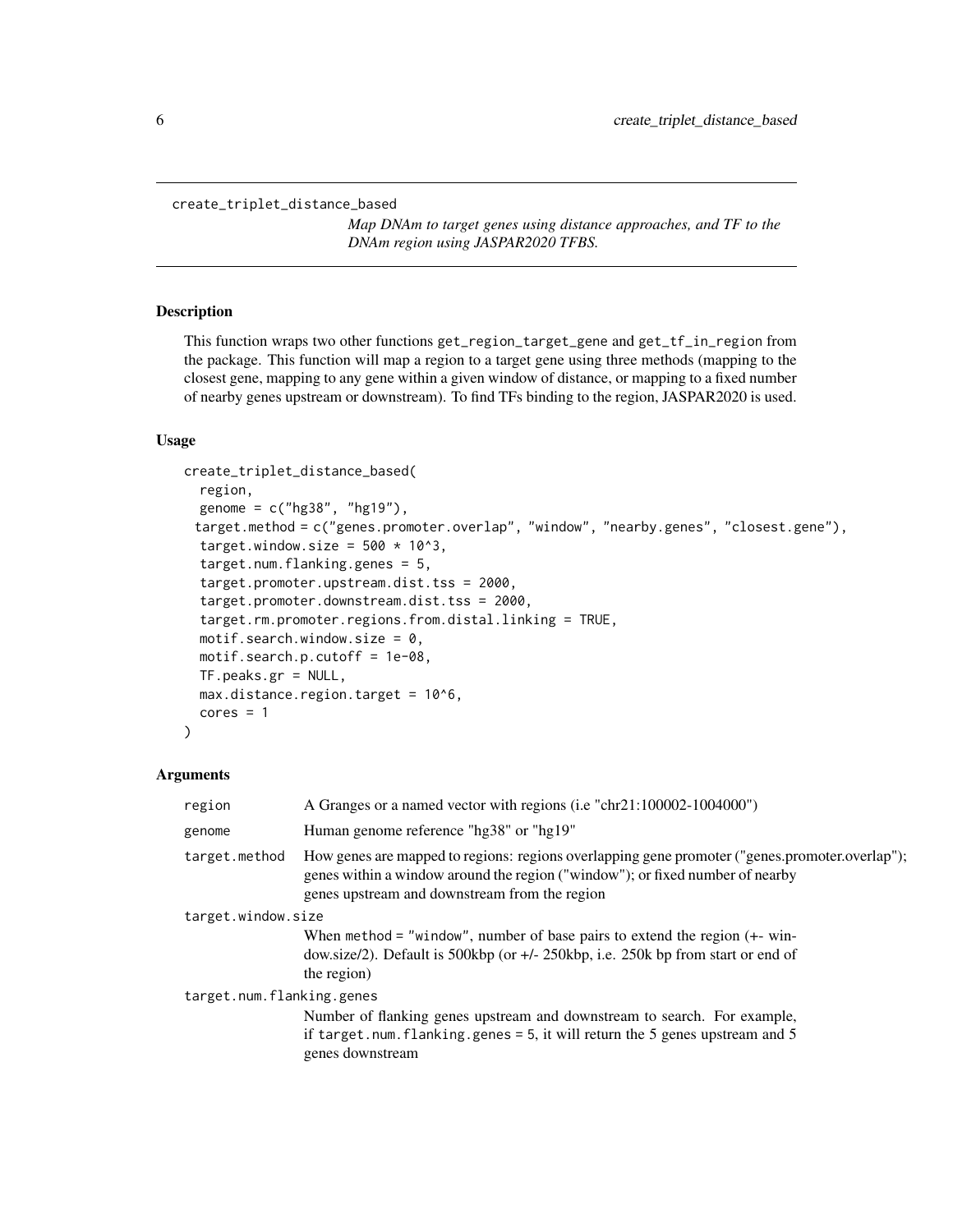<span id="page-6-0"></span>

|                                     | target.promoter.upstream.dist.tss                                                                                                                                                                        |  |
|-------------------------------------|----------------------------------------------------------------------------------------------------------------------------------------------------------------------------------------------------------|--|
|                                     | Number of base pairs (bp) upstream of TSS to consider as promoter regions.<br>Defaults to 2000 bp.                                                                                                       |  |
| target.promoter.downstream.dist.tss |                                                                                                                                                                                                          |  |
|                                     | Number of base pairs (bp) downstream of TSS to consider as promoter regions.<br>Defaults to 2000 bp.                                                                                                     |  |
|                                     | target.rm.promoter.regions.from.distal.linking                                                                                                                                                           |  |
|                                     | When performing distal linking with method $=$ "windows" or method $=$ "nearby.genes",<br>or "closest.gene.tss", if set to TRUE (default), probes in promoter regions will<br>be removed from the input. |  |
| motif.search.window.size            |                                                                                                                                                                                                          |  |
|                                     | Integer value to extend the regions. For example, a value of 50 will extend 25<br>bp upstream and 25 downstream the region. Default is no increase                                                       |  |
| motif.search.p.cutoff               |                                                                                                                                                                                                          |  |
|                                     | motifmatchr pvalue cut-off. Default 1e-8.                                                                                                                                                                |  |
| TF.peaks.gr                         | A granges with TF peaks to be overlaped with input region Metadata column<br>expected "id" with TF name. Default NULL. Note that Remap catalog can be<br>used as shown in the examples.                  |  |
| max.distance.region.target          |                                                                                                                                                                                                          |  |
|                                     | Max distance between region and target gene. Default 1Mbp.                                                                                                                                               |  |
| cores                               | Number of CPU cores to be used. Default 1.                                                                                                                                                               |  |
|                                     |                                                                                                                                                                                                          |  |

#### Value

A data frame with TF, target and RegionID information.

## Examples

```
regions.names <- c("chr3:189631389-189632889","chr4:43162098-43163498")
triplet <- create_triplet_distance_based(
  region = regions.names,
  motif.search.window.size = 500,
  target.method = "closest.gene"
)
```
create\_triplet\_regulon\_based

*Map TF and target genes using regulon databases or any user provided target-tf. Maps TF to the DNAm region with TFBS using JAS-PAR2020 TFBS.*

## Description

This function wraps two other functions get\_region\_target\_gene and get\_tf\_in\_region from the package.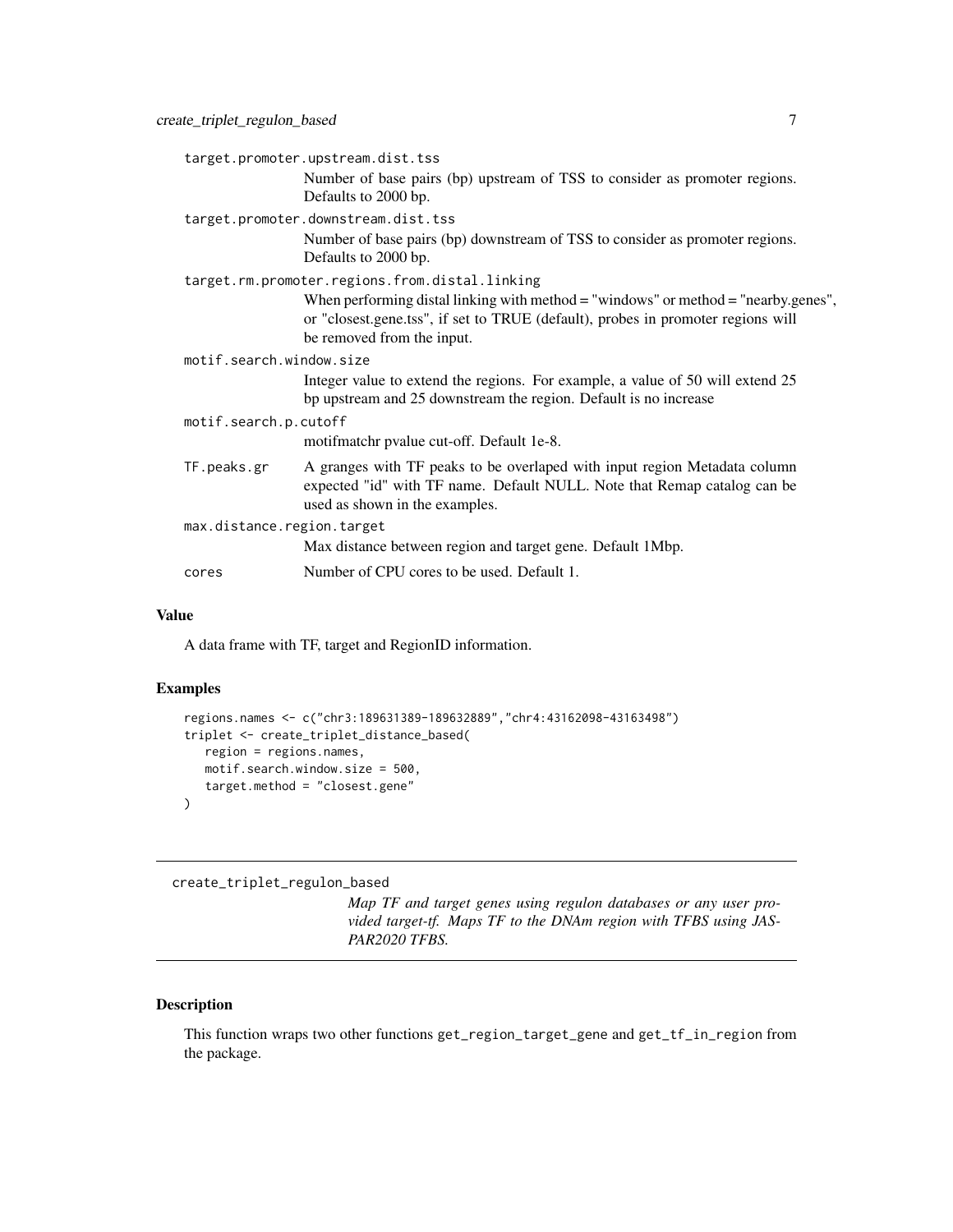## Usage

```
create_triplet_regulon_based(
  region,
  genome = c("hg38", "hg19"),
  regulons.min.confidence = "B",
 motif.search.window.size = 0,
 motif.search.p.cutoff = 1e-08,
  cores = 1,tf.target,
  TF.peaks.gr = NULL,
 max.distance.region.target = 10^6
\mathcal{L}
```
## Arguments

| region                     | A Granges or a named vector with regions (i.e "chr21:100002-1004000")                                                                                                                   |  |
|----------------------------|-----------------------------------------------------------------------------------------------------------------------------------------------------------------------------------------|--|
| genome                     | Human genome reference "hg38" or "hg19"                                                                                                                                                 |  |
| regulons.min.confidence    |                                                                                                                                                                                         |  |
|                            | Minimun confidence score ("A", "B", "C", "D", "E") classifying regulons based                                                                                                           |  |
|                            | on their quality from Human DoRothEA database dorothea_hs. The default<br>minimun confidence score is "B".                                                                              |  |
| motif.search.window.size   |                                                                                                                                                                                         |  |
|                            | Integer value to extend the regions. For example, a value of 50 will extend 25<br>bp upstream and 25 downstream the region. Default is no increase                                      |  |
| motif.search.p.cutoff      |                                                                                                                                                                                         |  |
|                            | motifmatchr pvalue cut-off. Default 1e-8.                                                                                                                                               |  |
| cores                      | Number of CPU cores to be used. Default 1.                                                                                                                                              |  |
| tf.target                  | A data frame with tf and target columns. If not provided, dorother hs will be<br>used.                                                                                                  |  |
| TF.peaks.gr                | A granges with TF peaks to be overlaped with input region Metadata column<br>expected "id" with TF name. Default NULL. Note that Remap catalog can be<br>used as shown in the examples. |  |
| max.distance.region.target |                                                                                                                                                                                         |  |
|                            | Max distance between region and target gene. Default 1Mbp.                                                                                                                              |  |

## Value

A data frame with TF, target and RegionID information.

```
triplet <- create_triplet_regulon_based(
   region = c("chr1:69591-69592", "chr1:898803-898804"),
   motif.search.window.size = 50,
   regulons.min.confidence = "B",
     motif.search.p.cutoff = 0.05
\mathcal{L}
```
<span id="page-7-0"></span>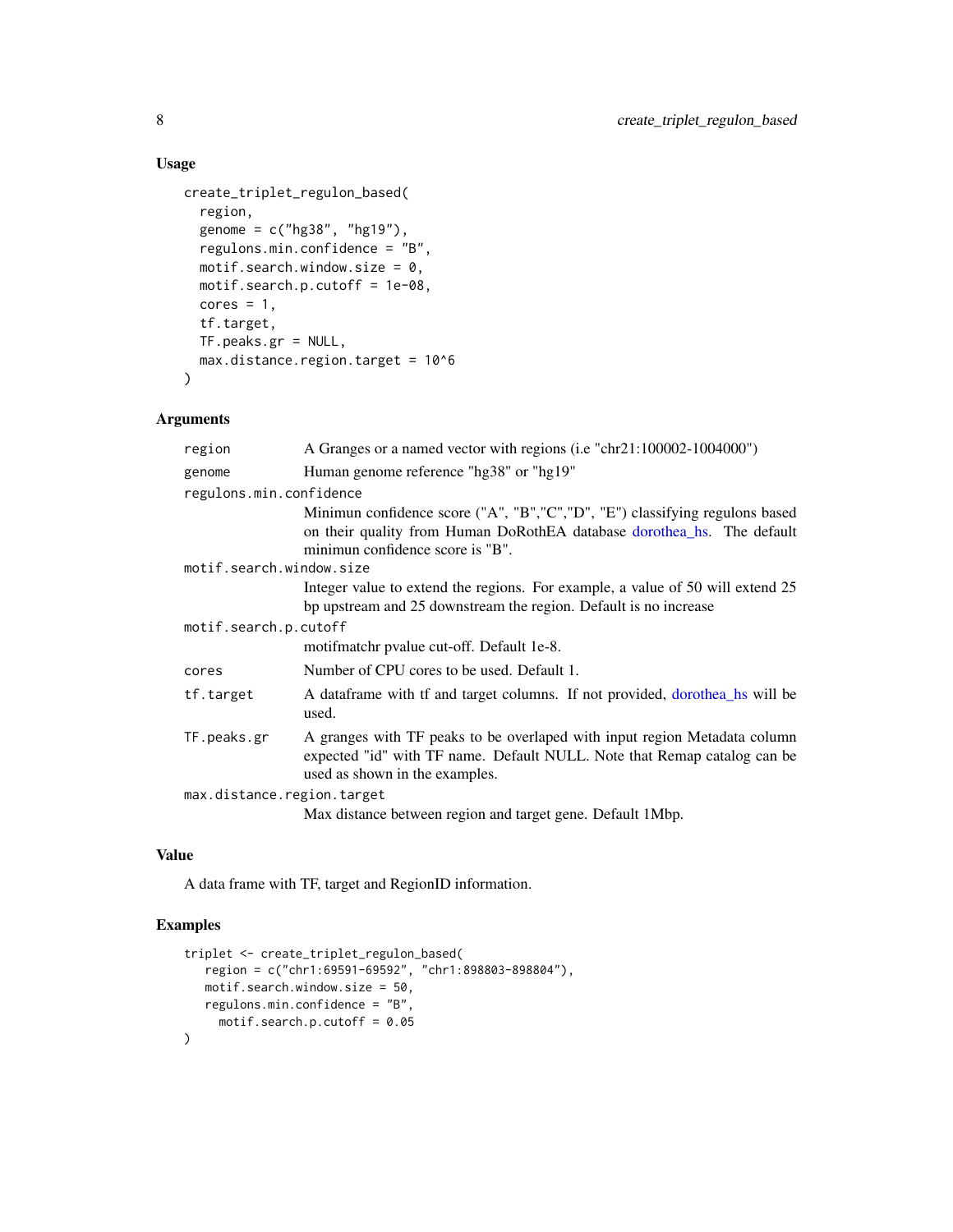<span id="page-8-0"></span>dna.met.chr21 *TCGA-COAD DNA methylation matrix (beta-values) for 38 samples (only chr21) retrieved from GDC using [TCGAbiolinks](#page-0-0)*

## Description

TCGA-COAD DNA methylation matrix (beta-values) for 38 samples (only chr21) retrieved from GDC using [TCGAbiolinks](#page-0-0)

#### Usage

dna.met.chr21

#### Format

A beta-value matrix with 38 samples, includes CpG IDs in the rows and TCGA sample identifiers in the columns

filter\_dnam\_by\_quant\_diff

*Select regions with variations in DNA methylation levels above a threshold*

## Description

For each region, computes the interquartile range (IQR) of the DNA methylation (DNAm) levels and requires the IQR to be above a threshold

#### Usage

```
filter_dnam_by_quant_diff(dnam, min.IQR.threshold = 0.2, cores = 1)
```
#### Arguments

| dnam              | DNA methylation matrix or SummarizedExperiment object                                                       |  |
|-------------------|-------------------------------------------------------------------------------------------------------------|--|
| min.IOR.threshold |                                                                                                             |  |
|                   | Threshold for minimal interquantile range (difference between the 75th and 25th<br>percentiles) of the DNAm |  |
| cores             | Number of CPU cores to be used in the analysis. Default: 1                                                  |  |

#### Value

A subset of the original matrix only with the rows passing the filter threshold.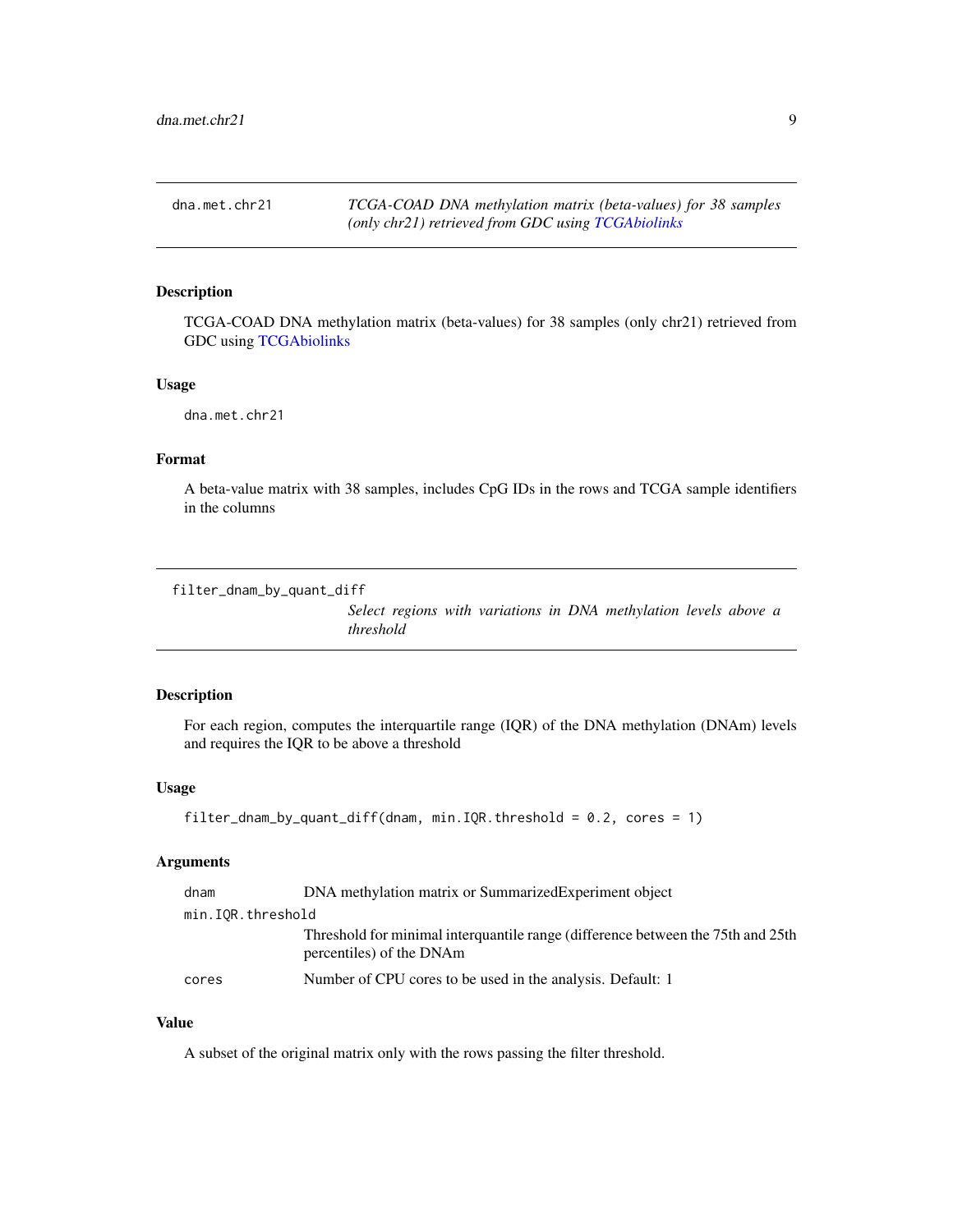## Examples

```
data("dna.met.chr21")
dna.met.chr21.filtered <- filter_dnam_by_quant_diff(
  dna.met.chr21
)
```
filter\_exp\_by\_quant\_mean\_FC

*Select genes with variations above a threshold*

## Description

For each gene, compares the mean gene expression levels in samples in high expression (Q4) vs. samples with low gene expression (Q1), and requires the fold change to be above a certain threshold.

## Usage

```
filter_exp_by_quant_mean_FC(exp, fold.change = 1.5, cores = 1)
```
## Arguments

| exp         | Gene expression matrix or Sumarized Experiment object                                                                                           |
|-------------|-------------------------------------------------------------------------------------------------------------------------------------------------|
| fold.change | Threshold for fold change of mean gene expression levels in samples with high<br>$(O4)$ and low $(O1)$ gene expression levels. Defaults to 1.5. |
| cores       | Number of CPU cores to be used in the analysis. Default: 1                                                                                      |

#### Value

A subset of the original matrix only with the rows passing the filter threshold.

```
data("gene.exp.chr21.log2")
gene.exp.chr21.log2.filtered <- filter_exp_by_quant_mean_FC(
  gene.exp.chr21.log2
)
```
<span id="page-9-0"></span>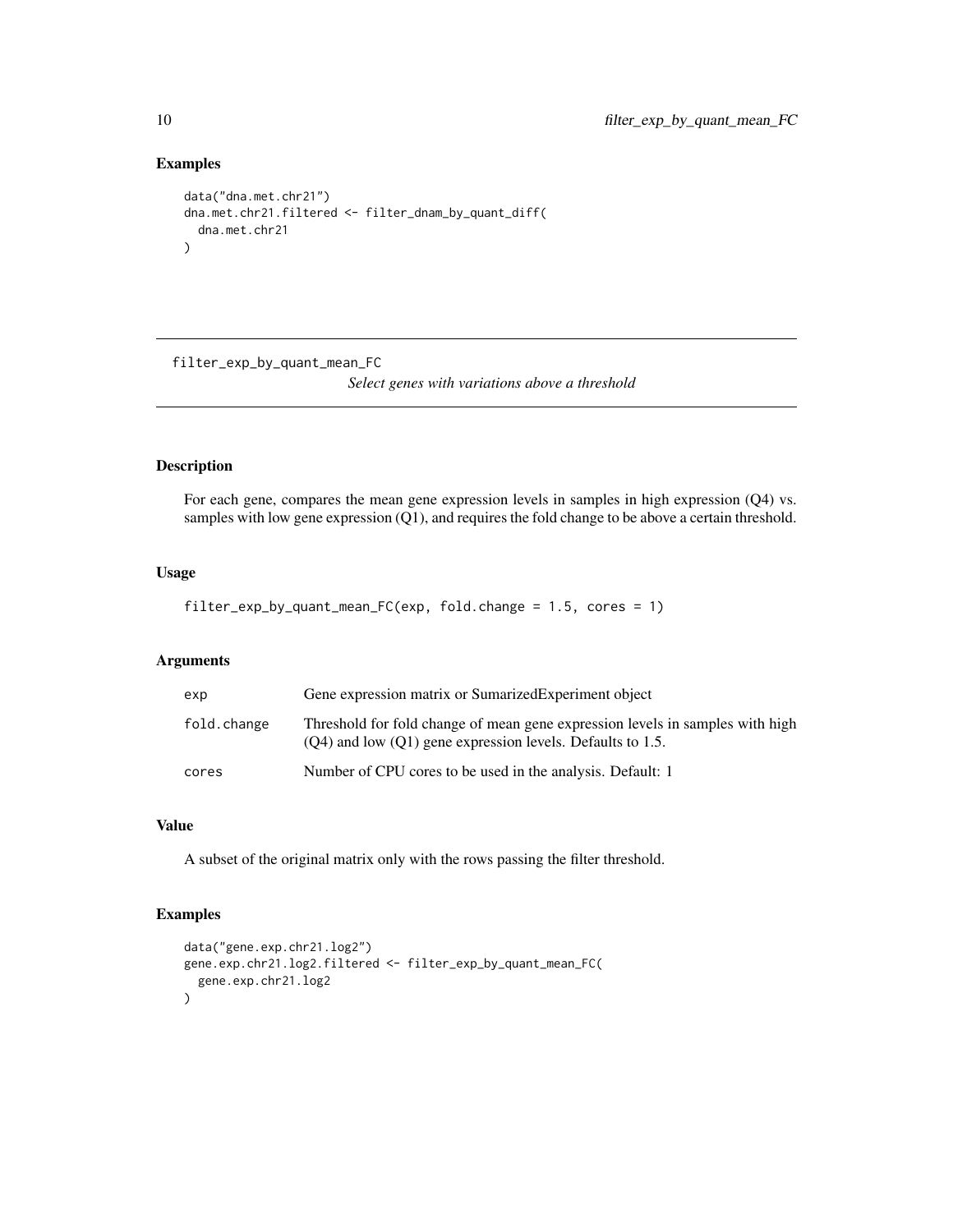<span id="page-10-0"></span>filter\_genes\_zero\_expression

*Remove genes with gene expression level equal to 0 in a substantial percentage of the samples*

## Description

Remove genes with gene expression level equal to 0 in a substantial percentage of the samples

#### Usage

```
filter_genes_zero_expression(exp, max.samples.percentage = 0.25)
```
#### Arguments

exp Gene expression matrix or SumarizedExperiment object

max.samples.percentage

Max percentage of samples with gene expression as 0, for genes to be selected. If max.samples.percentage 100, remove genes with 0 for 100% samples. If max.samples.percentage 25, remove genes with 0 for more than 25% of the samples.

#### Value

A subset of the original matrix only with the rows passing the filter threshold.

| gene.exp.chr21.log2 | TCGA-COAD gene expression matrix (log2 (FPKM-UQ + 1)) for 38  |
|---------------------|---------------------------------------------------------------|
|                     | samples (only chromosome 21) retrieved from GDC using TCGAbi- |
|                     | <i>olinks</i>                                                 |

#### Description

TCGA-COAD gene expression matrix ( $log2$  (FPKM-UQ + 1)) for 38 samples (only chromosome 21) retrieved from GDC using TCGAbiolinks

#### Usage

gene.exp.chr21.log2

## Format

A log2 (FPKM-UQ + 1) gene expression matrix with 38 samples, includes Ensembl IDs in the rows and TCGA sample identifiers in the columns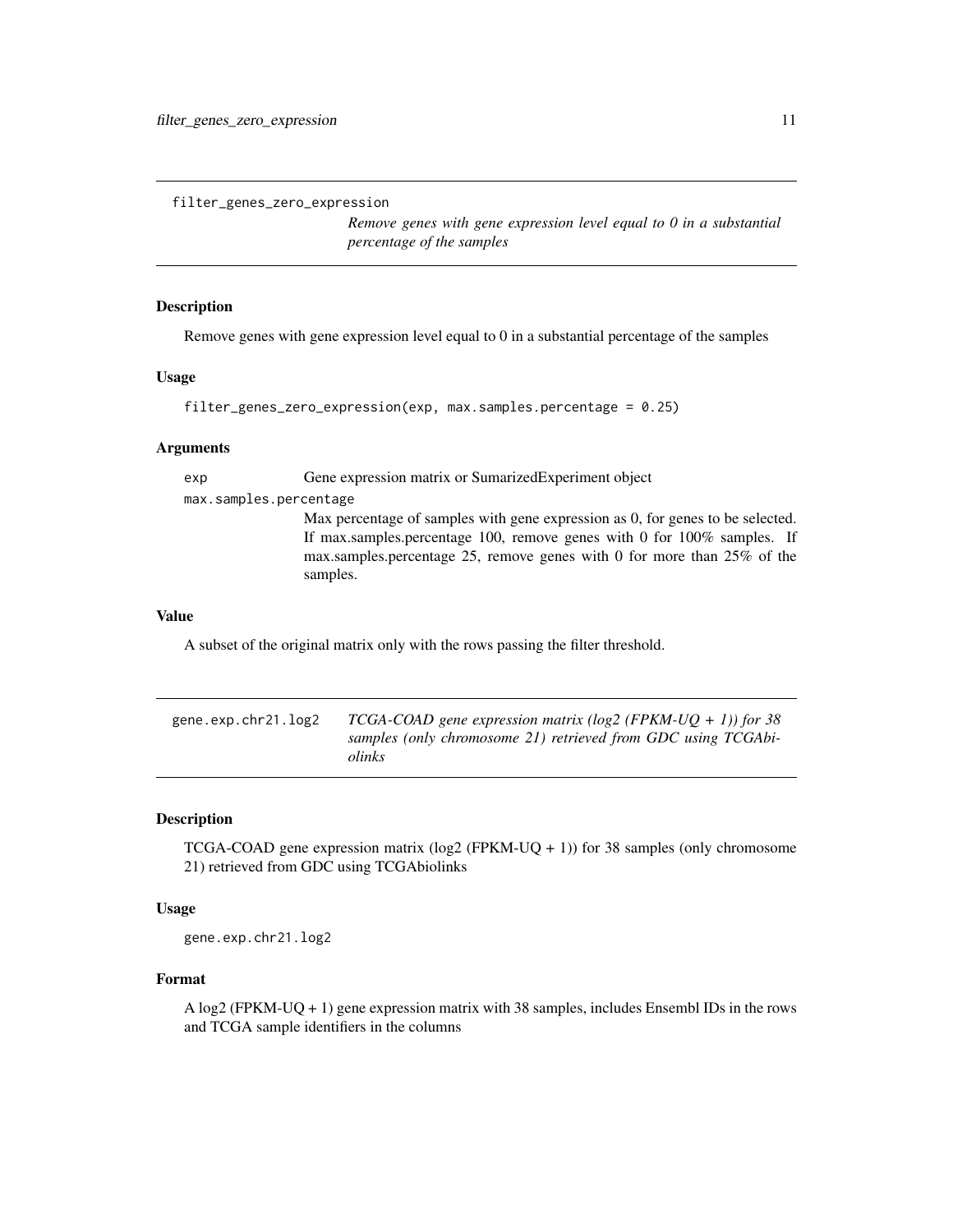<span id="page-11-0"></span>

#### Description

Access human TF from Lambert et al 2018 (PMID: 29425488)

#### Usage

```
get_human_tfs()
```
## Value

A dataframe with Human TF

#### Examples

human.tfs <- get\_human\_tfs()

get\_met\_probes\_info *Get HM450/EPIC manifest files from Sesame package*

## Description

Returns a data frame with HM450/EPIC manifest information files from Sesame package

## Usage

```
get\_met\_probes\_info(genome = c("hg38", "hg19"), arrayType = c("450k", "EPIC"))
```
## Arguments

| genome    | Human genome of reference hg38 or hg19 |
|-----------|----------------------------------------|
| arrayType | "450k" or "EPIC" array                 |

## Value

A Granges with the DNAm array manifest

```
regions.names <- c("chr22:18267969-18268249","chr23:18267969-18268249")
regions.gr <- make_granges_from_names(regions.names)
make_names_from_granges(regions.gr)
```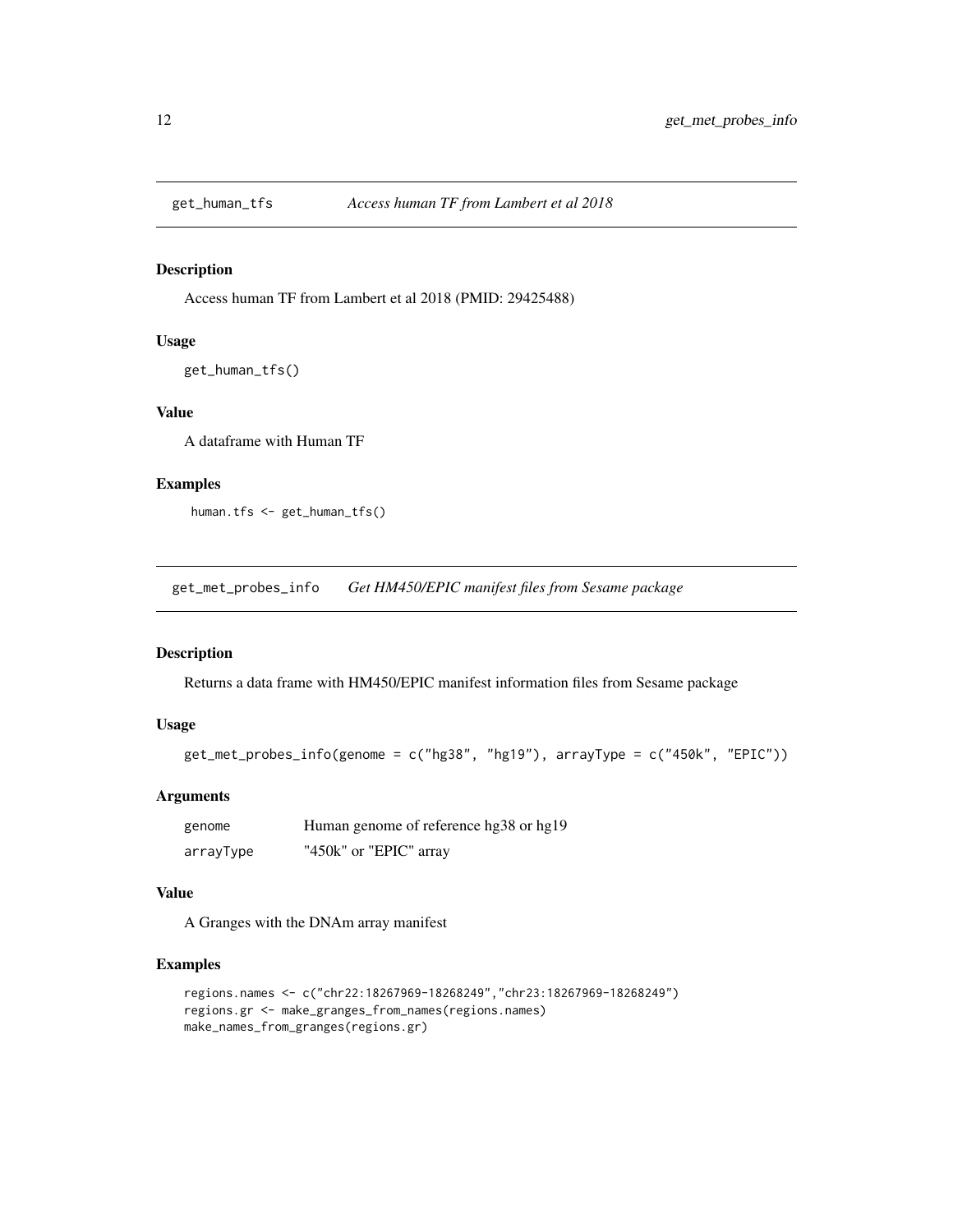<span id="page-12-0"></span>get\_promoter\_avg *Summarize promoter DNA methylation beta values by mean.*

#### Description

First, identify gene promoter regions (default +-2Kkb around TSS). Then, for each promoter region calculate the mean DNA methylation of probes overlapping the region.

## Usage

```
get_promoter_avg(
  dnam,
  genome,
  arrayType,
  cores = 1,upstream.dist.tss = 2000,
  downstream.dist.tss = 2000,
  verbose = FALSE
)
```
#### Arguments

| dnam                | A DNA methylation matrix or a SummarizedExperiment object                   |  |
|---------------------|-----------------------------------------------------------------------------|--|
| genome              | Human genome of reference hg38 or hg19                                      |  |
| arrayType           | DNA methylation array type (450k or EPIC)                                   |  |
| cores               | A integer number to use multiple cores. Default 1 core.                     |  |
| upstream.dist.tss   |                                                                             |  |
|                     | Number of base pairs (bp) upstream of TSS to consider as promoter regions   |  |
| downstream.dist.tss |                                                                             |  |
|                     | Number of base pairs (bp) downstream of TSS to consider as promoter regions |  |
| verbose             | A logical argument indicating if messages output should be provided.        |  |
|                     |                                                                             |  |

#### Value

A RangedSummarizedExperiment with promoter region and mean beta-values of CpGs within it. Metadata will provide the promoter gene region and gene informations.

```
## Not run:
 data("dna.met.chr21")
 promoter.avg <- get_promoter_avg(
    dnam = dna.met.chr21,
     genome = "hg19",
    arrayType = "450k")
## End(Not run)
```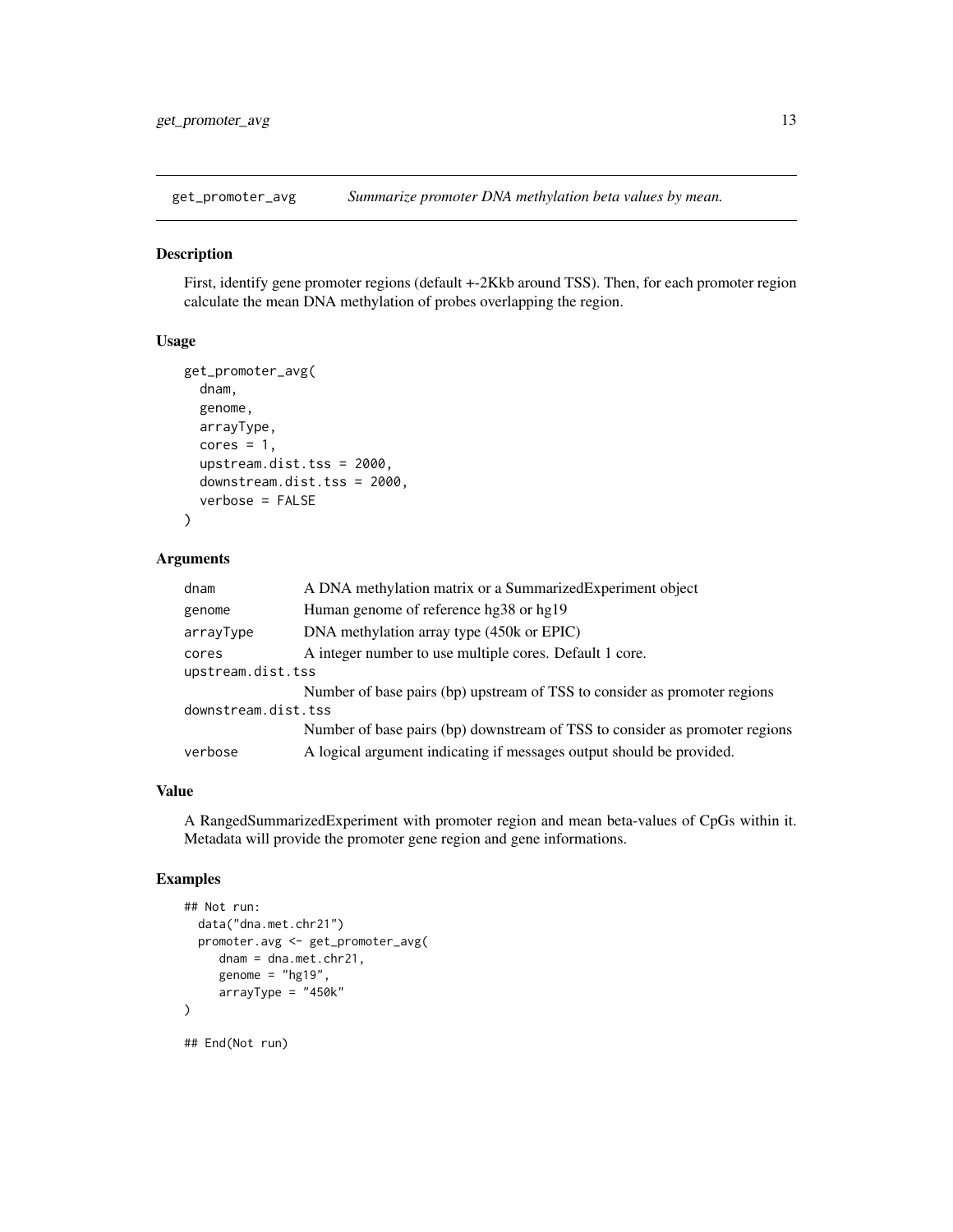```
get_region_target_gene
```
*Obtain target genes of input regions based on distance*

## Description

To map an input region to genes there are three options: 1) map region to closest gene tss 2) map region to all genes within a window around the region (default window.size  $= 500 \text{kbp}$  (i.e. +/- 250kbp from start or end of the region)). 3) map region to a fixed number of nearby genes (upstream/downstream)

#### Usage

```
get_region_target_gene(
  regions.gr,
  genome = c("hg38", "hg19"),
 method = c("genes.promoter.overlap", "window", "nearby.genes", "closest.gene.tss"),
 promoter.upstream.dist.tss = 2000,
 promoter.downstream.dist.tss = 2000,
 window.size = 500 \times 10^3,
 num.flanking.genes = 5,
  rm.promoter.regions.from.distal.linking = TRUE
)
```
#### Arguments

| regions.gr                   | A Genomic Ranges object (GRanges) or a Summarized Experiment object (row Ranges<br>will be used)                                                                                                                                                                                                     |  |
|------------------------------|------------------------------------------------------------------------------------------------------------------------------------------------------------------------------------------------------------------------------------------------------------------------------------------------------|--|
| genome                       | Human genome of reference "hg38" or "hg19"                                                                                                                                                                                                                                                           |  |
| method                       | How genes are mapped to regions: region overlapping gene promoter ("genes.promoter.overlap");<br>or genes within a window around the region ("window"); or a fixed number<br>genes upstream and downstream of the region ("nearby.genes"); or closest gene<br>tss to the region ("closest.gene.tss") |  |
| promoter.upstream.dist.tss   |                                                                                                                                                                                                                                                                                                      |  |
|                              | Number of base pairs (bp) upstream of TSS to consider as promoter regions.<br>Defaults to 2000 bp.                                                                                                                                                                                                   |  |
| promoter.downstream.dist.tss |                                                                                                                                                                                                                                                                                                      |  |
|                              | Number of base pairs (bp) downstream of TSS to consider as promoter regions.<br>Defaults to 2000 bp.                                                                                                                                                                                                 |  |
| window.size                  | When method = "window", number of base pairs to extend the region $(+$ win-<br>dow.size/2). Default is 500kbp (or $+/- 250k$ bp, i.e. 250k bp from start or end of<br>the region)                                                                                                                    |  |
| num.flanking.genes           |                                                                                                                                                                                                                                                                                                      |  |
|                              | When method = "nearby.genes", set the number of flanking genes upstream<br>and downstream to search. Defaults to 5. For example, if num. flanking.genes                                                                                                                                              |  |
|                              |                                                                                                                                                                                                                                                                                                      |  |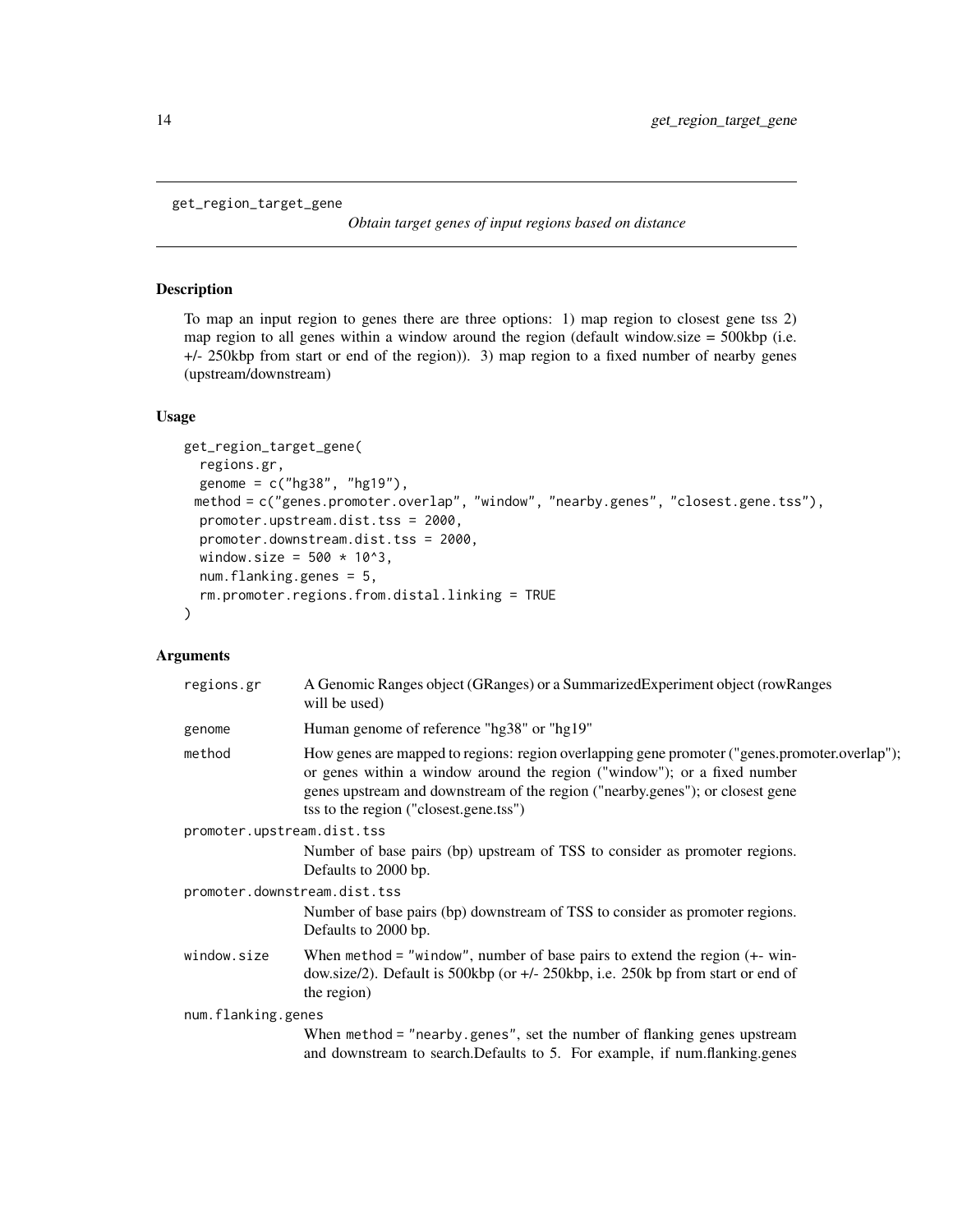$= 5$ , it will return the 5 genes upstream and 5 genes downstream of the given region.

rm.promoter.regions.from.distal.linking

When performing distal linking with method = "windows", "nearby.genes" or "closest.gene.tss", if set to TRUE (default), probes in promoter regions will be removed from the input.

## Details

For the analysis of probes in promoter regions (promoter analysis), we recommend setting method = "genes.promoter.overlap".

For the analysis of probes in distal regions (distal analysis), we recommend setting either method = "window" or method = "nearby.genes".

Note that because method = "window" or method = "nearby.genes" are mainly used for analyzing distal probes, by default rm.promoter.regions.from.distal.linking = TRUE to remove probes in promoter regions.

#### Value

A data frame with the following information: regionID, Target symbol, Target ensembl ID

```
library(GenomicRanges)
library(dplyr)
# Create example region
regions.gr <- data.frame(
       chrom = c("chr22", "chr22", "chr22", "chr22", "chr22"),
       start = c("39377790", "50987294", "19746156", "42470063", "43817258"),
       end = c("39377930", "50987527", "19746368", "42470223", "43817384"),
       stringsAsFactors = FALSE) %>%
     makeGRangesFromDataFrame
 # map to closest gene tss
 region.genes.promoter.overlaps <- get_region_target_gene(
                     regions.gr = regions.gr,
                      genome = "hg19",
                      method = "genes.promoter.overlap"
)
 # map to all gene within region +- 250kbp
 region.window.genes <- get_region_target_gene(
                      regions.gr = regions.gr,
                      genome = "hg19",method = "window"window.size = 500 \times 10^{2}3\lambda# map regions to n upstream and n downstream genes
 region.nearby.genes <- get_region_target_gene(
```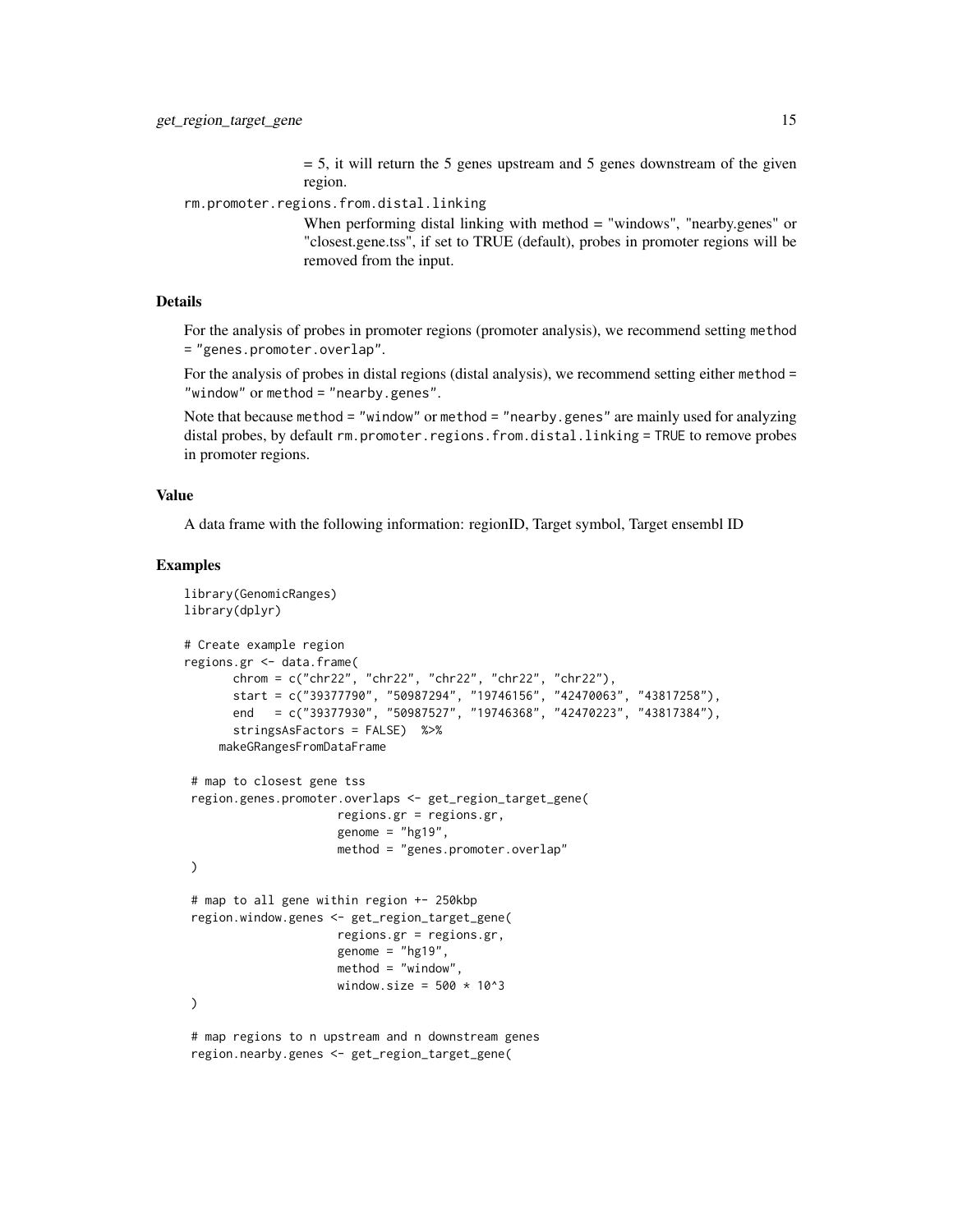```
regions.gr = regions.gr,
genome = "hg19",method = "nearby.genes",
num.flanking.genes = 5
```
<span id="page-15-0"></span>)

get\_residuals *Get residuals from regression model*

## Description

Compute studentized residuals from fitting linear regression models to expression values in a data matrix

## Usage

```
get_residuals(data, metadata.samples = NULL, metadata.genes = NULL, cores = 1)
```
## Arguments

| data             | A matrix or Summarized Experiment object with samples as columns and fea-<br>tures (gene, probes) as rows. Note that expression values should typically be                                                                                                                                    |
|------------------|-----------------------------------------------------------------------------------------------------------------------------------------------------------------------------------------------------------------------------------------------------------------------------------------------|
|                  | $log2(expx + 1)$ transformed before fitting linear regression models.                                                                                                                                                                                                                         |
| metadata.samples |                                                                                                                                                                                                                                                                                               |
|                  | A data frame with samples as rows and columns the covariates. No NA values<br>are allowed, otherwise residual of the corresponding sample will be NA.                                                                                                                                         |
|                  | metadata.genes A data frame with genes (covariates) as rows and samples as columns. For each<br>evaluated gene, each column (e.g. CNA) that corresponds to the same gene will<br>be set as a single covariate variable. This can be used to correct copy number<br>alterations for each gene. |
| cores            | Number of CPU cores to be used. Defaults to 1.                                                                                                                                                                                                                                                |

#### Details

When only metadata. samples are provided, this function computes residuals for expression values in a data matrix by fitting model

features ~ Sample\_covariate1 + Sample\_covariate2 ... + Sample\_covariateN where N is the index of the columns in the metadata provided, features are (typically log transformed) expression values.

When the user additionally provide metadata.genes, that is, gene metadata (e.g. gene\_covariate  $=$ copy number variations/alterations) residuals are computed by fitting the following model:

features ~ Sample\_covariate1 + Sample\_covariate2 ... + Sample\_covariateN + gene\_covariate

#### Value

A residuals matrix with samples as columns and features (gene, probes) as rows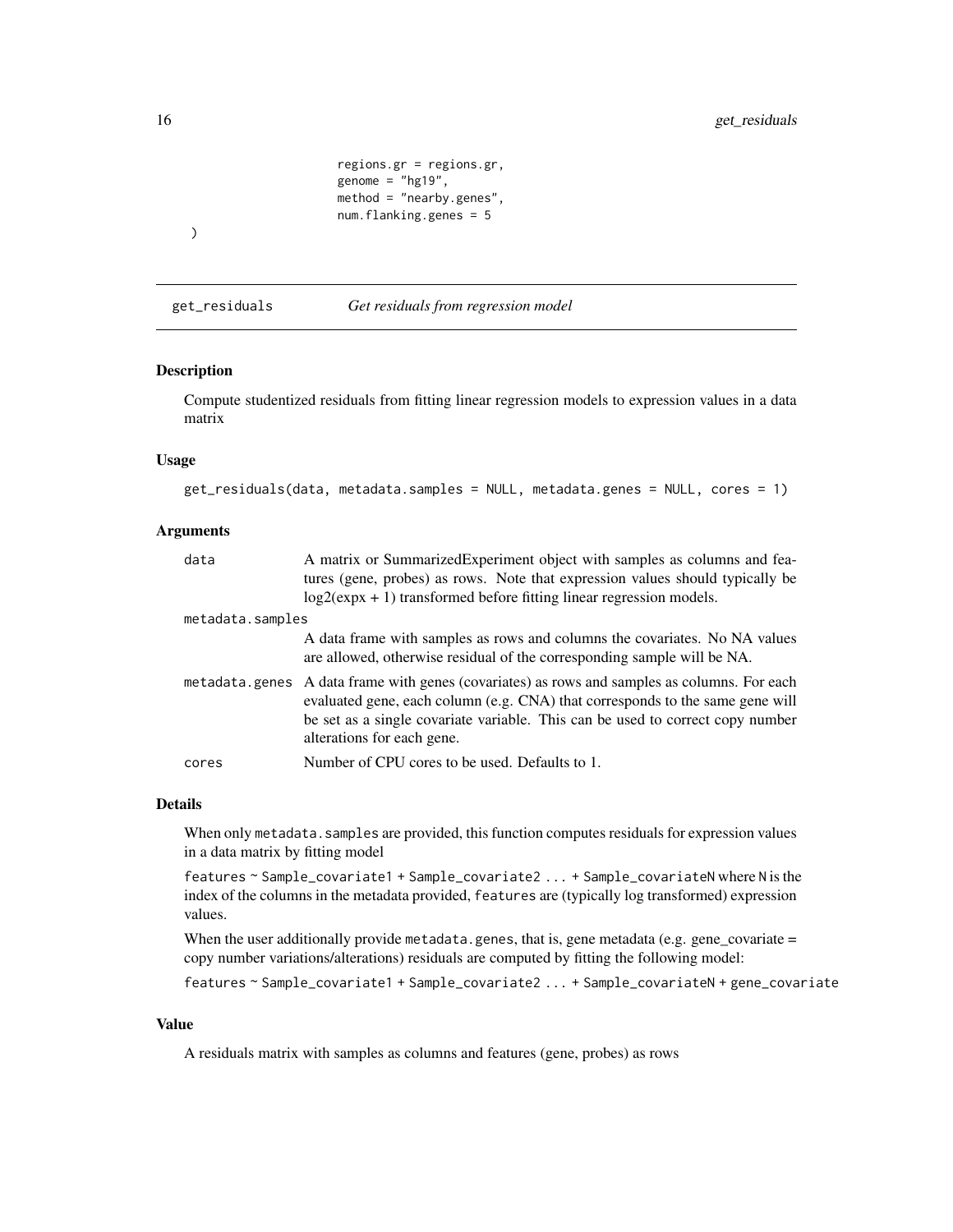#### <span id="page-16-0"></span> $get_t f E$ S 17

## Examples

```
data("gene.exp.chr21.log2")
data("clinical")
metadata <- clinical[,c( "gender", "sample_type")]
cnv <- matrix(
   sample(x = c(-2, -1, 0, 1, 2),
   size = ncol(gene.exp chr21.log2) * nrow(gene.exp chr21.log2) , replace = TRUE),nrow = nrow(gene.exp.chr21.log2),
  ncol = ncol(gene.exp.chr21.log2)
\mathcal{L}rownames(cnv) <- rownames(gene.exp.chr21.log2)
colnames(cnv) <- colnames(gene.exp.chr21.log2)
gene.exp.residuals <- get_residuals(
   data = gene.exp.chr21.log2[1:3,],metadata.samples = metadata,
   metadata.genes = cnv
\mathcal{L}gene.exp.residuals <- get_residuals(
  data = gene.exp.chr21.log2[1:3,],metadata.samples = metadata,
   metadata.genes = cnv[1:2,]
)
gene.exp.residuals <- get_residuals(
   data = gene.exp.chr21.log2[1:3,],metadata.samples = metadata
)
```
<span id="page-16-1"></span>get\_tf\_ES *Calculate enrichment scores for each TF across all samples using dorothea and viper.*

## Description

Calculate enrichment scores for each TF across all samples using dorothea and viper.

#### Usage

```
get_tf_ES(exp, min.confidence = "B", regulons)
```
#### Arguments

| exp | Gene expression matrix with gene expression counts, row as ENSG gene IDS                     |
|-----|----------------------------------------------------------------------------------------------|
|     | and column as samples                                                                        |
|     | min.confidence Minimun confidence score ("A", "B", "C", "D", "E") classifying regulons based |
|     | on their quality from Human DoRothEA database. The default minimun confi-                    |
|     | dence score is "B"                                                                           |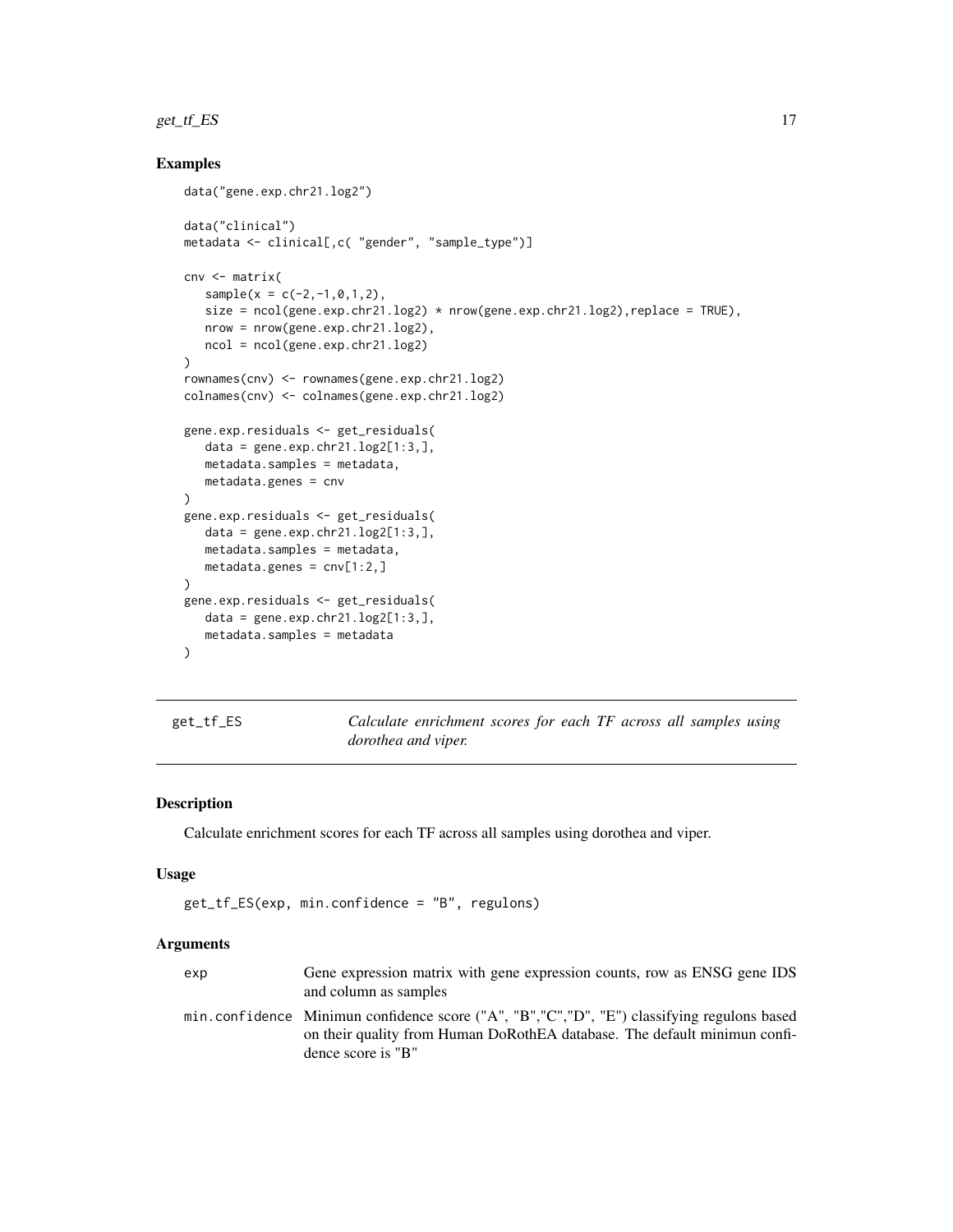<span id="page-17-0"></span>

| regulons | DoRothEA regulons in table format. Same as run_viper. If not specified Bio-  |
|----------|------------------------------------------------------------------------------|
|          | conductor (human) dorothea regulons besed on GTEx will be. used dorothea_hs. |

#### Value

A matrix of normalized enrichment scores for each TF across all samples

### Examples

```
gene.exp.chr21.log2 <- get(data("gene.exp.chr21.log2"))
tf_es <- get_tf_ES(gene.exp.chr21.log2)
```

| get_tf_in_region | Get human TFs for regions by either scanning it with motifinatchr us- |
|------------------|-----------------------------------------------------------------------|
|                  | ing JASPAR 2020 database or overlapping with TF chip-seq from user    |
|                  | input                                                                 |

#### Description

Given a genomic region, this function maps TF in regions using two methods: 1) using motifmatchr nd JASPAR2020 to scan the region for 554 human transcription factors binding sites. There is also an option (argument window.size) to extend the scanning region before performing the search, which by default is 0 (do not extend). 2) Using user input TF chip-seq to check for overlaps between region and TF peaks.

## Usage

```
get_tf_in_region(
  region,
  window.size = 0,
  genome = c("hg19", "hg38"),
 p.cutoff = 1e-08,
  cores = 1,
  TF.peaks.gr = NULL,
  verbose = FALSE
\lambda
```
## Arguments

| region      | A vector of region names or GRanges object with the DNA methylation regions<br>to be scanned for the motifs                                                                          |
|-------------|--------------------------------------------------------------------------------------------------------------------------------------------------------------------------------------|
| window.size | Integer value to extend the regions. For example, a value of 50 will extend 25<br>bp upstream and 25 bp downstream the region. The default is not to increase the<br>scanned region. |
| genome      | Human genome of reference "hg38" or "hg19".                                                                                                                                          |
| p.cutoff    | motifmatchr p.cutoff. Default 1e-8.                                                                                                                                                  |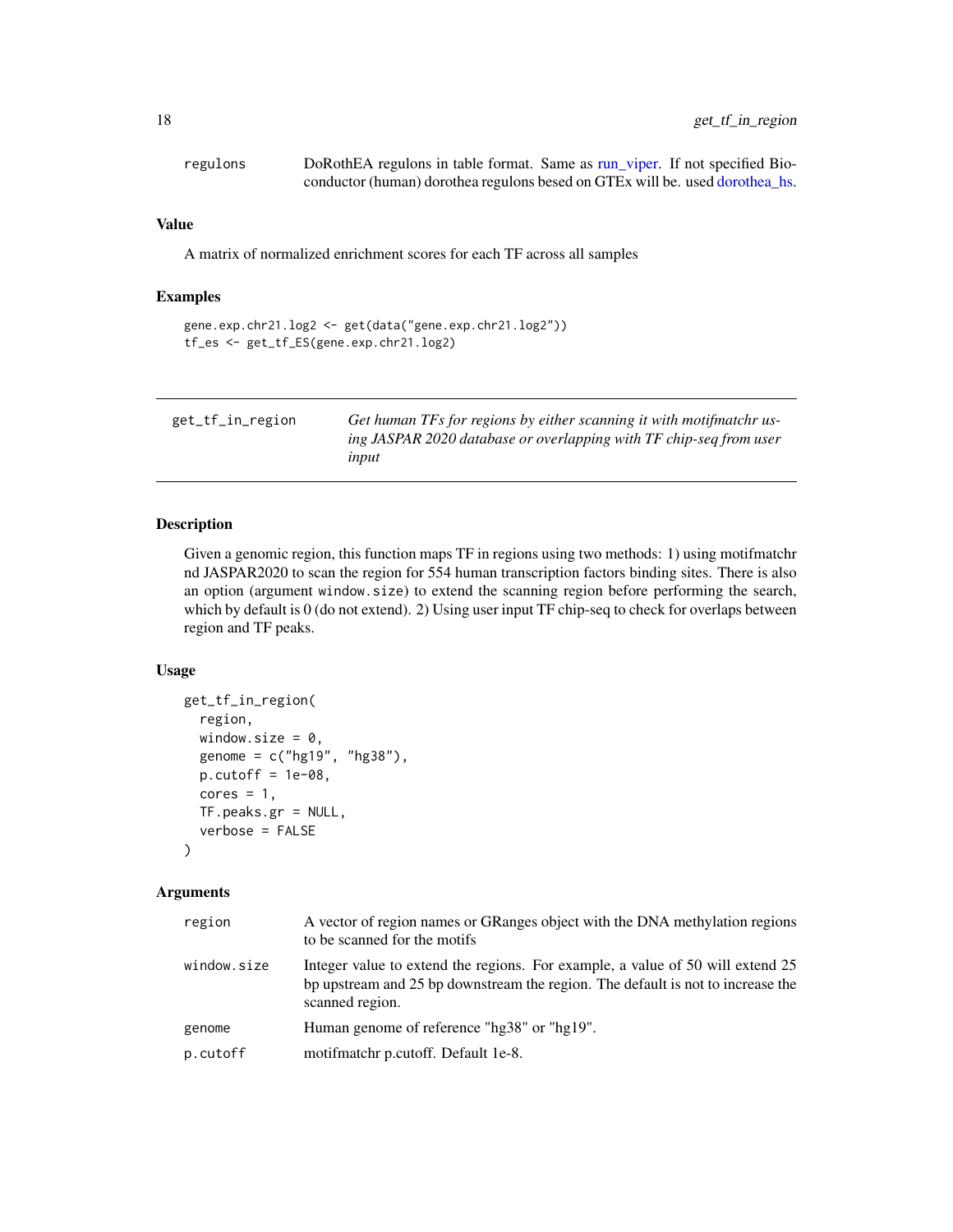<span id="page-18-0"></span>

| cores       | Number of CPU cores to be used. Default 1.                                                                                                                                              |
|-------------|-----------------------------------------------------------------------------------------------------------------------------------------------------------------------------------------|
| TF.peaks.gr | A granges with TF peaks to be overlaped with input region Metadata column<br>expected "id" with TF name. Default NULL. Note that Remap catalog can be<br>used as shown in the examples. |
| verbose     | A logical argument indicating if messages output should be provided.                                                                                                                    |

## Value

A data frame with the following information: regionID, TF symbol, TF ensembl ID

#### Examples

```
regions.names <- c("chr3:189631389-189632889","chr4:43162098-43163498")
region.tf <- get_tf_in_region(
                 region = regions.names,
                 genome = "hg38"
)
## Not run:
  library(ReMapEnrich)
  demo.dir <- "~/ReMapEnrich_demo"
  dir.create(demo.dir, showWarnings = FALSE, recursive = TRUE)
  # Use the function DowloadRemapCatalog
  remapCatalog2018hg38 <- downloadRemapCatalog(demo.dir, assembly = "hg38")
  # Load the ReMap catalogue and convert it to Genomic Ranges
  remapCatalog <- bedToGranges(remapCatalog2018hg38)
  regions.names <- c("chr3:189631389-189632889","chr4:43162098-43163498")
  region.tf.remap <- get_tf_in_region(
                  region = regions.names,
                   genome = "hg38",
                   TF.peaks.gr = remapCatalog
  )
## End(Not run)
```

| interaction model | Fits linear models with interaction to triplet data (Target, TF, DNAm), |
|-------------------|-------------------------------------------------------------------------|
|                   | where DNAm is a binary variable (samples in O1 or O4)                   |

## Description

Evaluates regulatory potential of DNA methylation (DNAm) on gene expression, by fitting robust linear model or zero inflated negative binomial model to triplet data. These models consist of terms to model direct effect of DNAm on target gene expression, direct effect of TF on gene expression, as well as an interaction term that evaluates the synergistic effect of DNAm and TF on gene expression.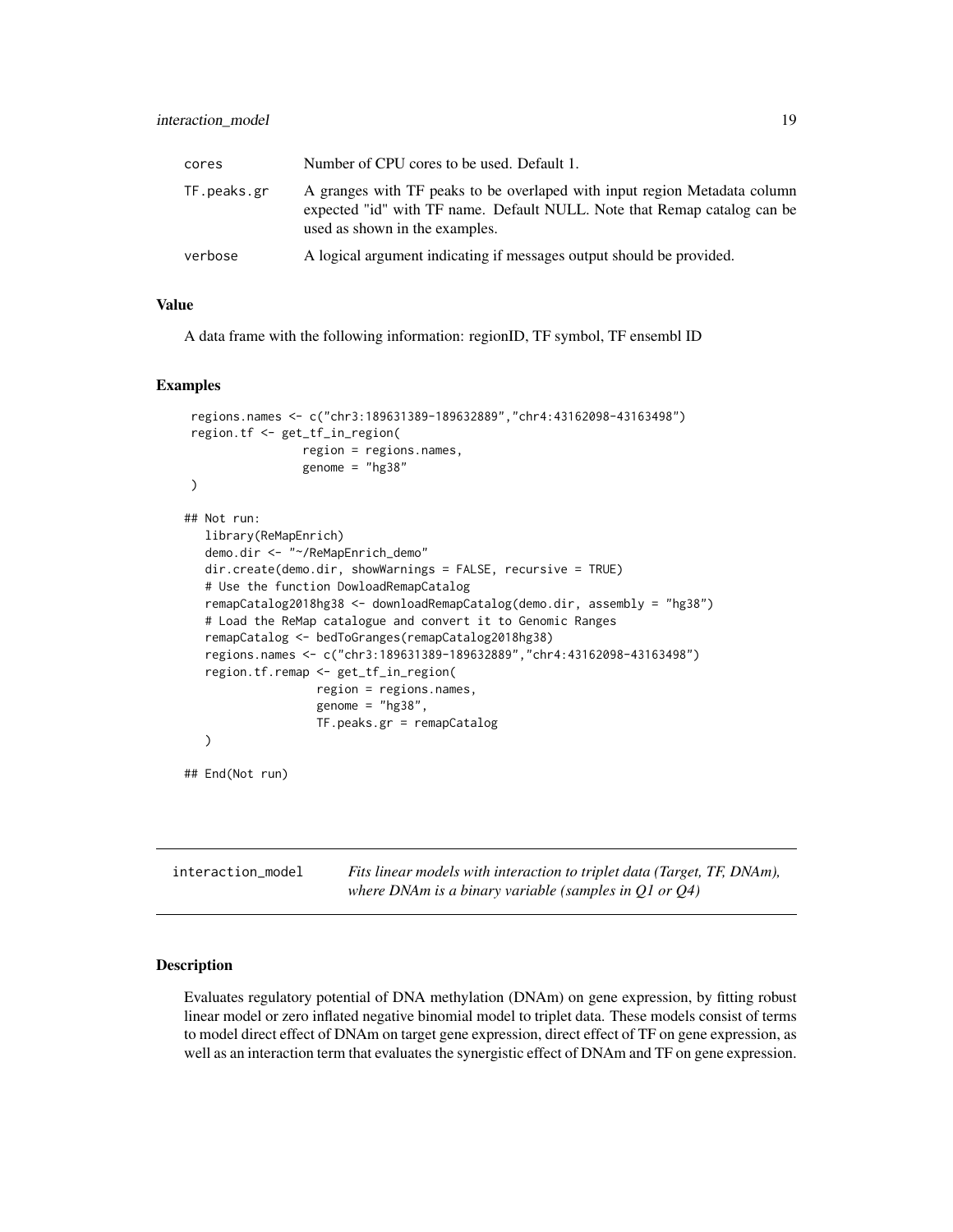## Usage

```
interaction_model(
 triplet,
 dnam,
  exp,
 dnam.group.threshold = 0.25,
 cores = 1,tf.activity.es = NULL,
  sig.threshold = 0.05,fdr = TRUE,filter.correlated.tf.exp.dnam = TRUE,
 filter.correlated.target.exp.dnam = TRUE,
 filter.triplet.by.sig.term = TRUE,
 stage.wise.analysis = TRUE,
 verbose = FALSE
)
```
## Arguments

| triplet                       | Data frame with columns for DNA methylation region (regionID), TF (TF), and<br>target gene (target)                                                                                                                                                                                                                                                                |
|-------------------------------|--------------------------------------------------------------------------------------------------------------------------------------------------------------------------------------------------------------------------------------------------------------------------------------------------------------------------------------------------------------------|
| dnam                          | DNA methylation matrix or SummarizedExperiment object (columns: samples<br>in the same order as exp matrix, rows: regions/probes)                                                                                                                                                                                                                                  |
| exp                           | A matrix or SummarizedExperiment object object (columns: samples in the<br>same order as dnam, rows: genes represented by ensembl IDs (e.g. ENSG00000239415))                                                                                                                                                                                                      |
| dnam.group.threshold          |                                                                                                                                                                                                                                                                                                                                                                    |
|                               | DNA methylation threshold percentage to define samples in the low methylated<br>group and high methylated group. For example, setting the threshold to 0.3<br>$(30\%)$ will assign samples with the lowest 30% methylation in the low group<br>and the highest $30\%$ methylation in the high group. Default is 0.25 (25%),<br>accepted threshold range (0.0,0.5]. |
| cores                         | Number of CPU cores to be used. Default 1.                                                                                                                                                                                                                                                                                                                         |
|                               | tf.activity.es A matrix with normalized enrichment scores for each TF across all samples to<br>be used in linear models instead of TF gene expression. See get_tf_ES.                                                                                                                                                                                              |
| sig.threshold                 | Threshold to filter significant triplets. Select if interaction.pval $< 0.05$ or pval.dnam<br>$< 0.05$ or pval.tf $< 0.05$ in binary model                                                                                                                                                                                                                         |
| fdr                           | Uses fdr when using sig.threshold. Select if interaction.fdr $< 0.05$ or fdr.dnam $<$<br>$0.05$ or fdr.tf < 0.05 in binary model                                                                                                                                                                                                                                   |
| filter.correlated.tf.exp.dnam |                                                                                                                                                                                                                                                                                                                                                                    |
|                               | If wilcoxon test of TF expression Q1 and Q4 is significant (pvalue $< 0.05$ ), triplet<br>will be removed.                                                                                                                                                                                                                                                         |
|                               | filter.correlated.target.exp.dnam                                                                                                                                                                                                                                                                                                                                  |
|                               | If wilcoxon test of target expression Q1 and Q4 is not significant (pvalue $> 0.05$ ),<br>triplet will be removed.                                                                                                                                                                                                                                                 |
| filter.triplet.by.sig.term    |                                                                                                                                                                                                                                                                                                                                                                    |
|                               | Filter significant triplets ? Select if interaction.pval $< 0.05$ or pval.dnam $< 0.05$<br>or pval.tf $< 0.05$ in binary model                                                                                                                                                                                                                                     |

<span id="page-19-0"></span>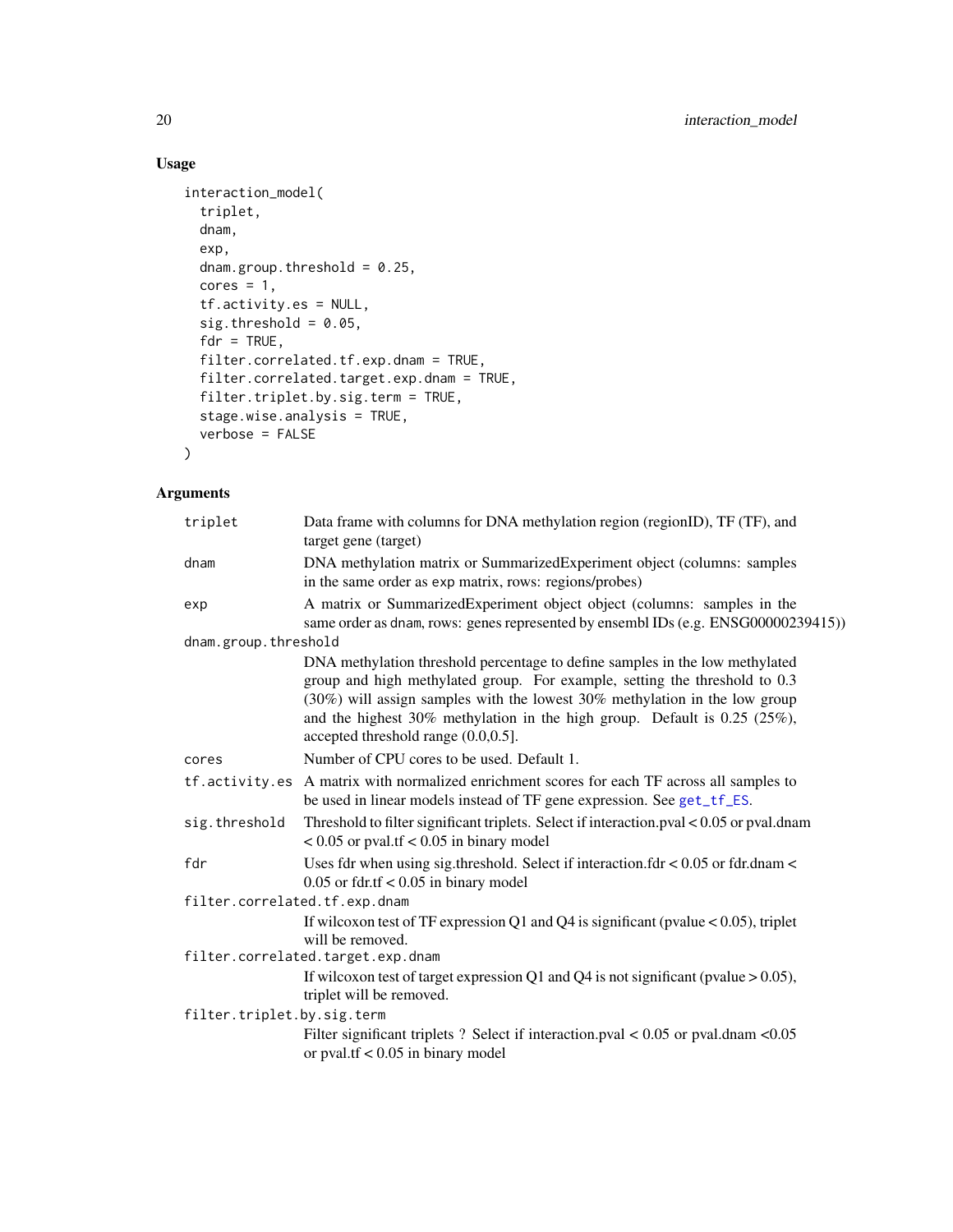| stage.wise.analysis |                                                                                                                                                   |
|---------------------|---------------------------------------------------------------------------------------------------------------------------------------------------|
|                     | A boolean indicating if stagewise analysis should be performed to correct for<br>multiple comparisons. If set to FALSE FDR analysis is performed. |
| verbose             | A logical argument indicating if messages output should be provided.                                                                              |

#### Details

This function fits the linear model

log2(RNA target) ~ log2(TF) + DNAm + log2(TF) \* DNAm

to triplet data as follow:

Model by considering DNAm as a binary variable - we defined a binary group for DNA methylation values (high  $= 1$ , low  $= 0$ ). That is, samples with the highest DNAm levels (top 25 percent) has high  $= 1$ , samples with lowest DNAm levels (bottom 25 percent) has high  $= 0$ . Note that in this implementation, only samples with DNAm values in the first and last quartiles are considered.

In these models, the term log2(TF) evaluates direct effect of TF on target gene expression, DNAm evaluates direct effect of DNAm on target gene expression, and  $log2(TF)*DNAm$  evaluates synergistic effect of DNAm and TF, that is, if TF regulatory activity is modified by DNAm.

There are two implementations of these models, depending on whether there are an excessive amount (i.e. more than 25 percent) of samples with zero counts in RNAseq data:

- When percent of zeros in RNAseq data is less than 25 percent, robust linear models are implemented using rlm function from MASS package. This gives outlier gene expression values reduced weight. We used "psi.bisqure" option in function rlm (bisquare weighting, https://stats.idre.ucla.edu/r/dae/robust-regression/).
- When percent of zeros in RNAseq data is more than 25 percent, zero inflated negative binomial models are implemented using zeroinfl function from pscl package. This assumes there are two processes that generated zeros (1) one where the counts are always zero (2) another where the count follows a negative binomial distribution.

To account for confounding effects from covariate variables, first use the get\_residuals function to obtain RNA or DNAm residual values which have covariate effects removed, then fit interaction model. Note that no log2 transformation is needed when interaction\_model is applied to residuals data.

Note that only triplets with TF expression not significantly different in high vs. low methylation groups will be evaluated (Wilcoxon test,  $p > 0.05$ ).

## Value

A dataframe with Region, TF, target, TF\_symbo, target\_symbol, estimates and P-values, after fitting robust linear models or zero-inflated negative binomial models (see Details above).

Model considering DNAm values as a binary variable generates quant\_pval\_metGrp, quant\_pval\_rna.tf, quant\_pval\_metGrp.rna.tf, quant\_estimates\_metGrp, quant\_estimates\_rna.tf, quant\_estimates\_metGrp.rna.tf.

Model.interaction indicates which model (robust linear model or zero inflated model) was used to fit Model 1, and Model.quantile indicates which model(robust linear model or zero inflated model) was used to fit Model 2.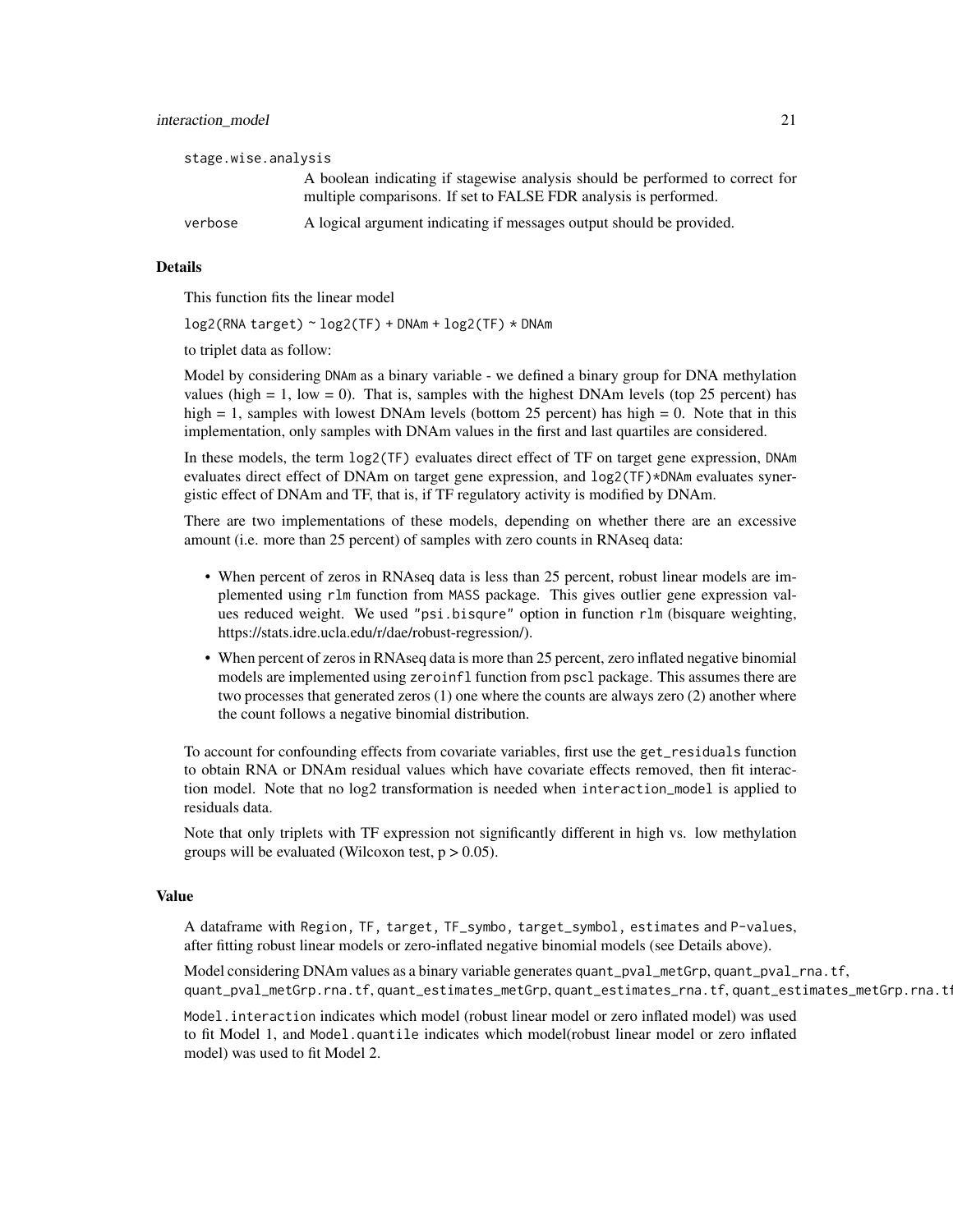#### Examples

```
library(dplyr)
dnam \le runif(20, min = 0, max = 1) %>%
  matrix(ncol = 1) %rownames(dnam) <- c("chr3:203727581-203728580")
colnames(dnam) <- paste0("Samples",1:20)
exp.target <- runif(20,min = 0, \text{max} = 10) %>%
  matrix(ncol = 1) %rownames(exp.target) <- c("ENSG00000252982")
colnames(exp.target) <- paste0("Samples",1:20)
exp.tf <- runit(20, min = 0, max = 10) %>%
  matrix(ncol = 1) %rownames(exp.tf) <- c("ENSG00000083937")
colnames(exp.tf) <- paste0("Samples",1:20)
exp <- rbind(exp.tf, exp.target)
triplet <- data.frame(
   "regionID" = c("chr3:203727581-203728580"),
   "target" = "ENSG00000252982",
   "TF" = "ENSG00000083937"
)
results <- interaction_model(
   triplet = triplet,
   dnam = dnam,
   exp = exp,dnam.group.threshold = 0.25,
   stage.wise.analysis = FALSE,
   sig.threshold = 1,
   filter.correlated.tf.exp.dnam = FALSE,
   filter.correlated.target.exp.dnam = FALSE,
   filter.triplet.by.sig.term = FALSE
\mathcal{L}
```
make\_dnam\_se *Transform DNA methylation array into a summarized Experiment object*

## Description

Transform DNA methylation array into a summarized Experiment object

#### Usage

```
make_dnam_se(
  dnam,
  genome = c("hg38", "hg19"),
```
<span id="page-21-0"></span>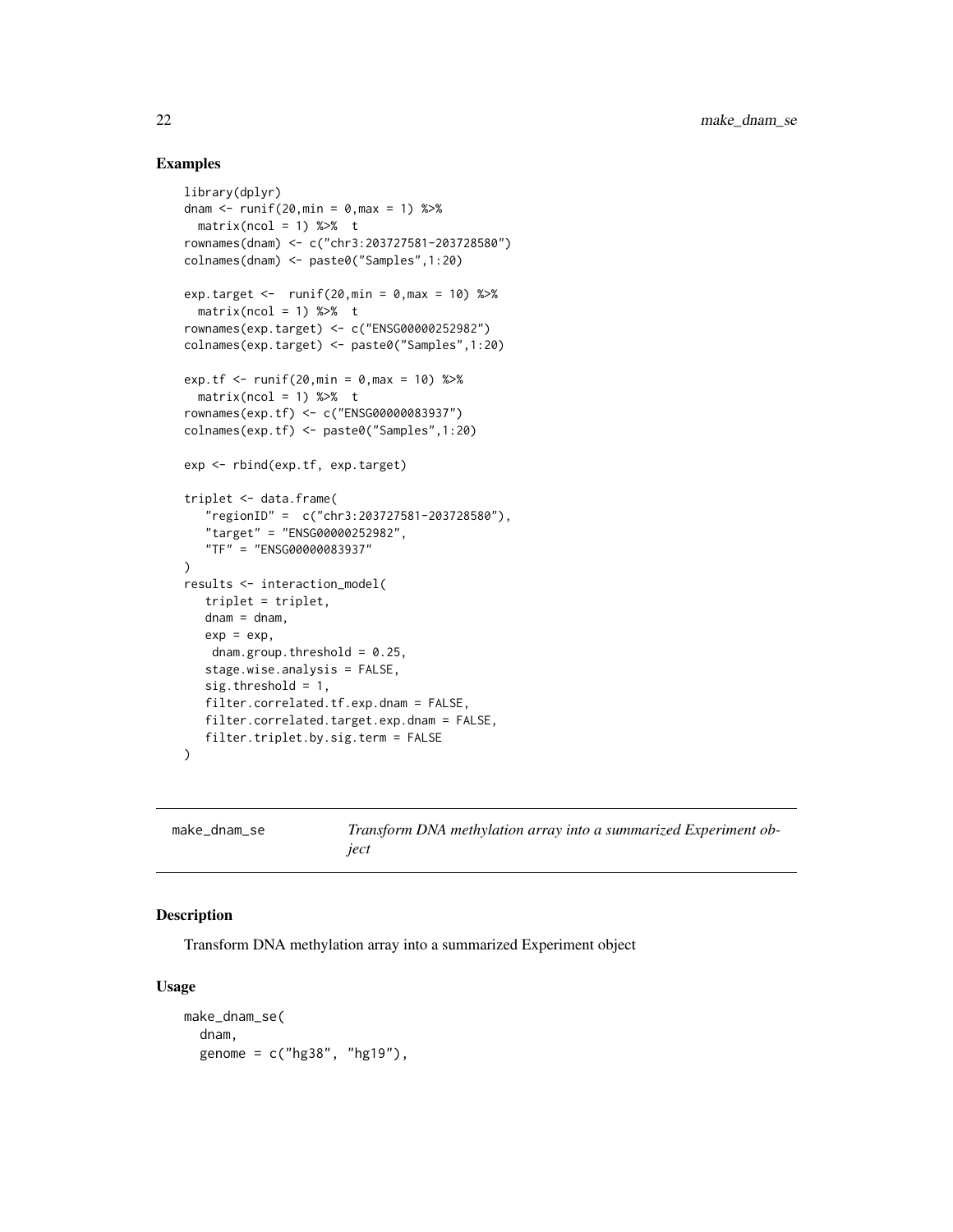<span id="page-22-0"></span>make\_exp\_se 23

```
arrayType = c("450k", "EPIC"),betaToM = FALSE,
  verbose = FALSE
\mathcal{L}
```
#### Arguments

| dnam      | DNA methylation matrix with beta-values or m-values as data, row as cpgs<br>"cg07946458" or regions ("chr1:232:245") and column as samples |
|-----------|--------------------------------------------------------------------------------------------------------------------------------------------|
| genome    | Human genome of reference: hg38 or hg19                                                                                                    |
| arrayType | DNA methylation array type (450k or EPIC)                                                                                                  |
| betaToM   | indicates if converting methylation beta values to myalues                                                                                 |
| verbose   | A logical argument indicating if messages output should be provided.                                                                       |

#### Value

A summarized Experiment object with DNA methylation probes mapped to genomic regions

## Examples

```
library(dplyr)
dnam <- runif(20, min = 0,max = 1) %>% sort %>%
  matrix(ncol = 1) % %>% t
rownames(dnam) <- c("chr3:203727581-203728580")
colnames(dnam) <- paste0("Samples",1:20)
 se <- make_dnam_se(dnam)
```

| make_exp_se |  |
|-------------|--|
|-------------|--|

make\_exp\_se *Transform gene expression matrix into a Summarized Experiment object*

## Description

Transform gene expression matrix into a Summarized Experiment object

#### Usage

```
make_exp_se(exp, genome = c("hg38", "hg19"), verbose = FALSE)
```
## Arguments

| exp     | Gene expression matrix with gene expression counts, row as ENSG gene IDS<br>and column as samples |
|---------|---------------------------------------------------------------------------------------------------|
| genome  | Human genome of reference: hg38 or hg19                                                           |
| verbose | A logical argument indicating if messages output should be provided.                              |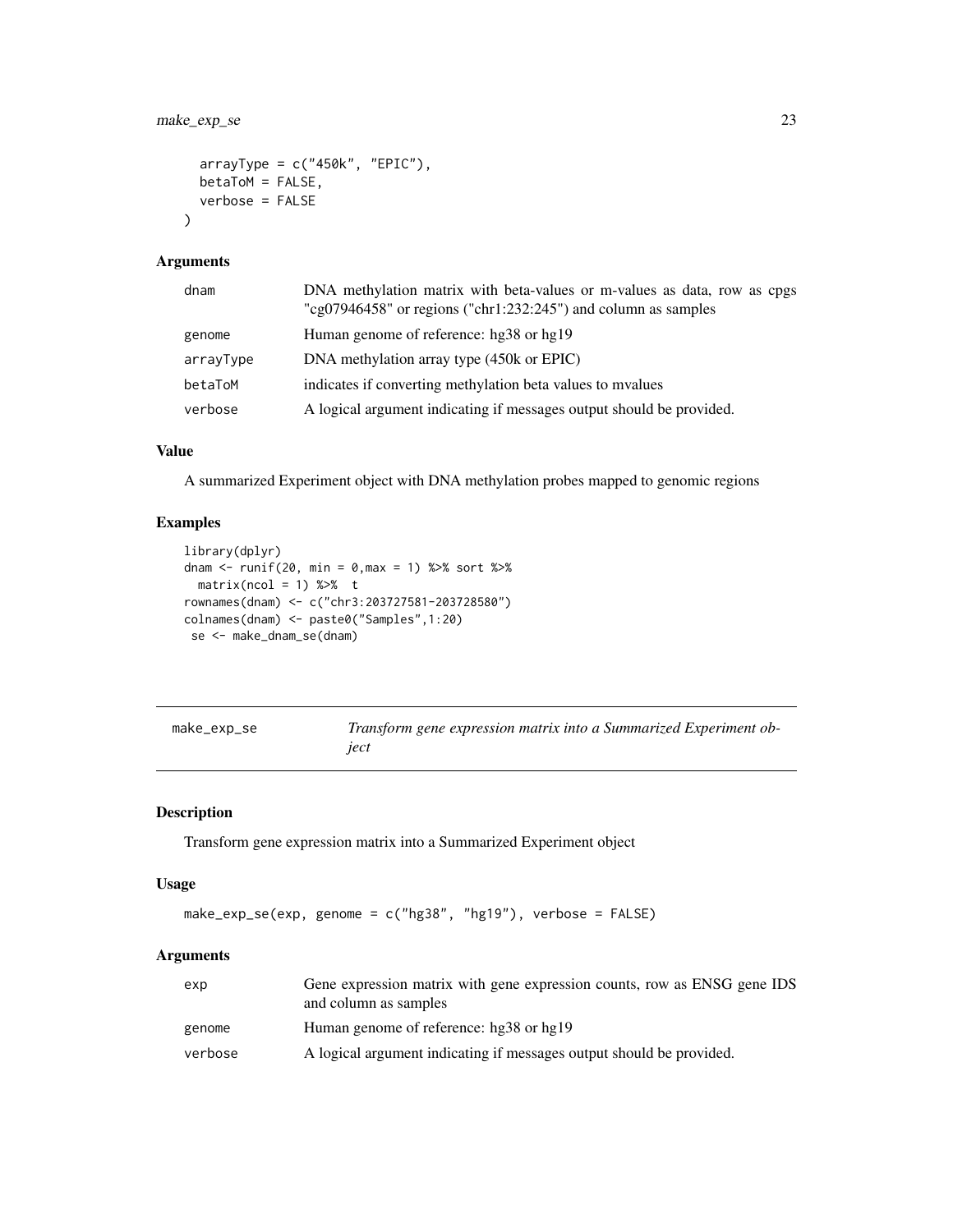#### <span id="page-23-0"></span>Value

A summarized Experiment object

#### Examples

```
gene.exp.chr21.log2 <- get(data("gene.exp.chr21.log2"))
gene.exp.chr21.log2.se <- make_exp_se(gene.exp.chr21.log2)
```
make\_granges\_from\_names

*Create a Granges object from a genmic region string*

## Description

Given a region name such as chr22:18267969-18268249, we will create a Granges object

## Usage

```
make_granges_from_names(names)
```
#### Arguments

```
names A region name as "chr22:18267969-18268249" or a vector of region names.
```
#### Value

A GRanges

#### Examples

```
regions.names <- c("chr22:18267969-18268249","chr23:18267969-18268249")
regions.gr <- make_granges_from_names(regions.names)
```
make\_names\_from\_granges

*Create region name from Granges*

## Description

Given a GRanges returns region name such as chr22:18267969-18268249

#### Usage

make\_names\_from\_granges(region)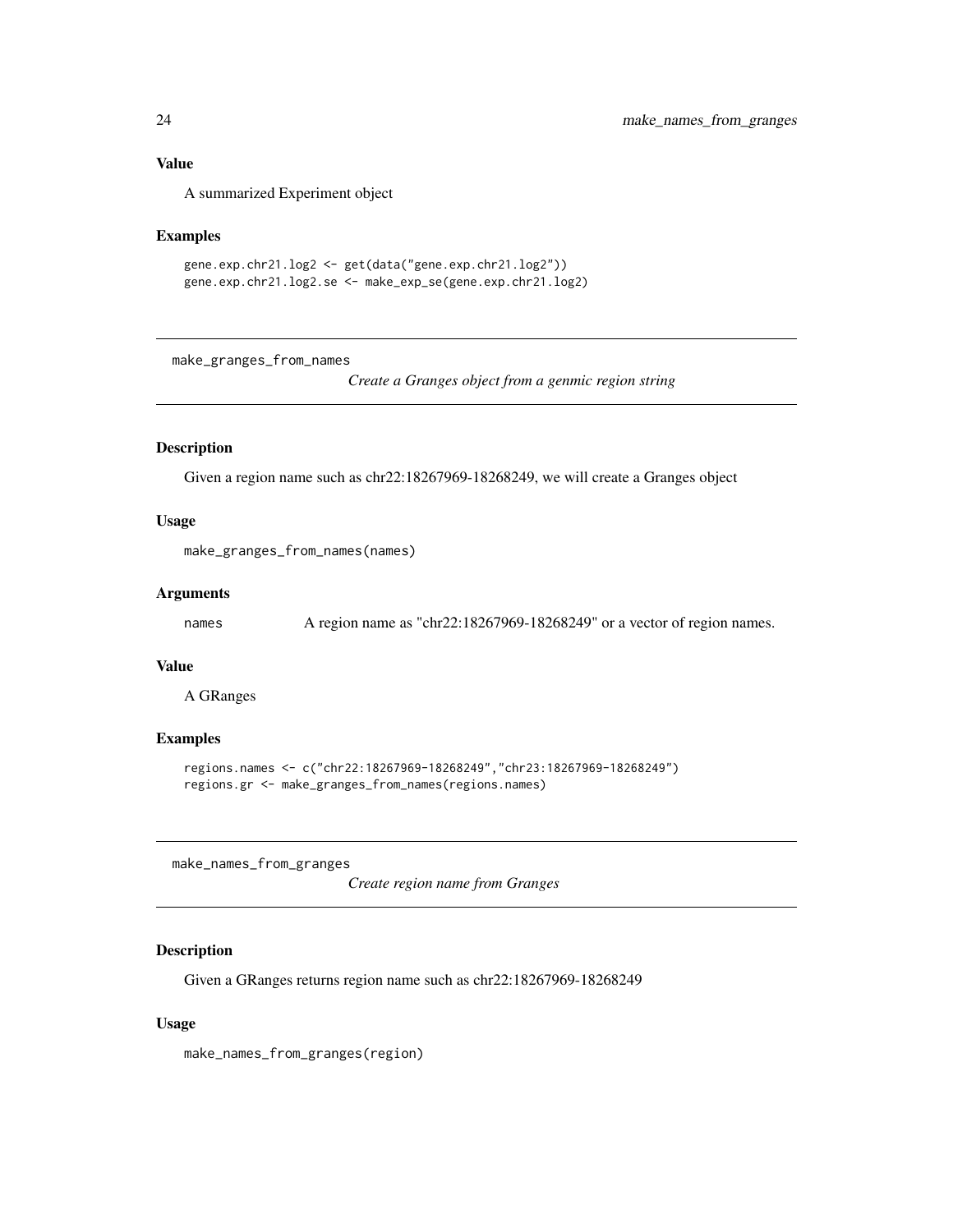#### <span id="page-24-0"></span>MethReg 25

#### Arguments

region A GenomicRanges object

## Value

A string

## Examples

```
regions.names <- c("chr22:18267969-18268249","chr23:18267969-18268249")
regions.gr <- make_granges_from_names(regions.names)
make_names_from_granges(regions.gr)
```
MethReg *MethReg: functional annotation of DMRs identified in epigenomewide association studies*

#### Description

To provide functional annotations for differentially methylated regions (DMRs) and differentially methylated CpG sites (DMS), MethReg performs integrative analyses using matched DNA methylation and gene expression along with Transcription Factor Binding Sites (TFBS) data. MethReg evaluates, prioritizes and annotates DNA methylation regions (or sites) with high regulatory potential that works synergistically with TFs to regulate target gene expressions, without any additional ChIP-seq data.

methReg\_analysis *Wrapper for MethReg functions*

## **Description**

Wrapper for the following MethReg functions: 1) DNAm vs Target gene spearman correlation 2) TF vs Target gene spearman correlation 3) interaction\_model 4) stratified model

#### Usage

```
methReg_analysis(
  triplet,
  dnam,
  exp,
  tf.activity.es = NULL,
  dnam.group.percent.threshold = 0.25,
  perform.correlation.analaysis = TRUE,
  remove.nonsig.correlated.dnam.target.gene = FALSE,
  remove.nonsig.correlated.dnam.target.gene.threshold.pvalue = 0.01,
```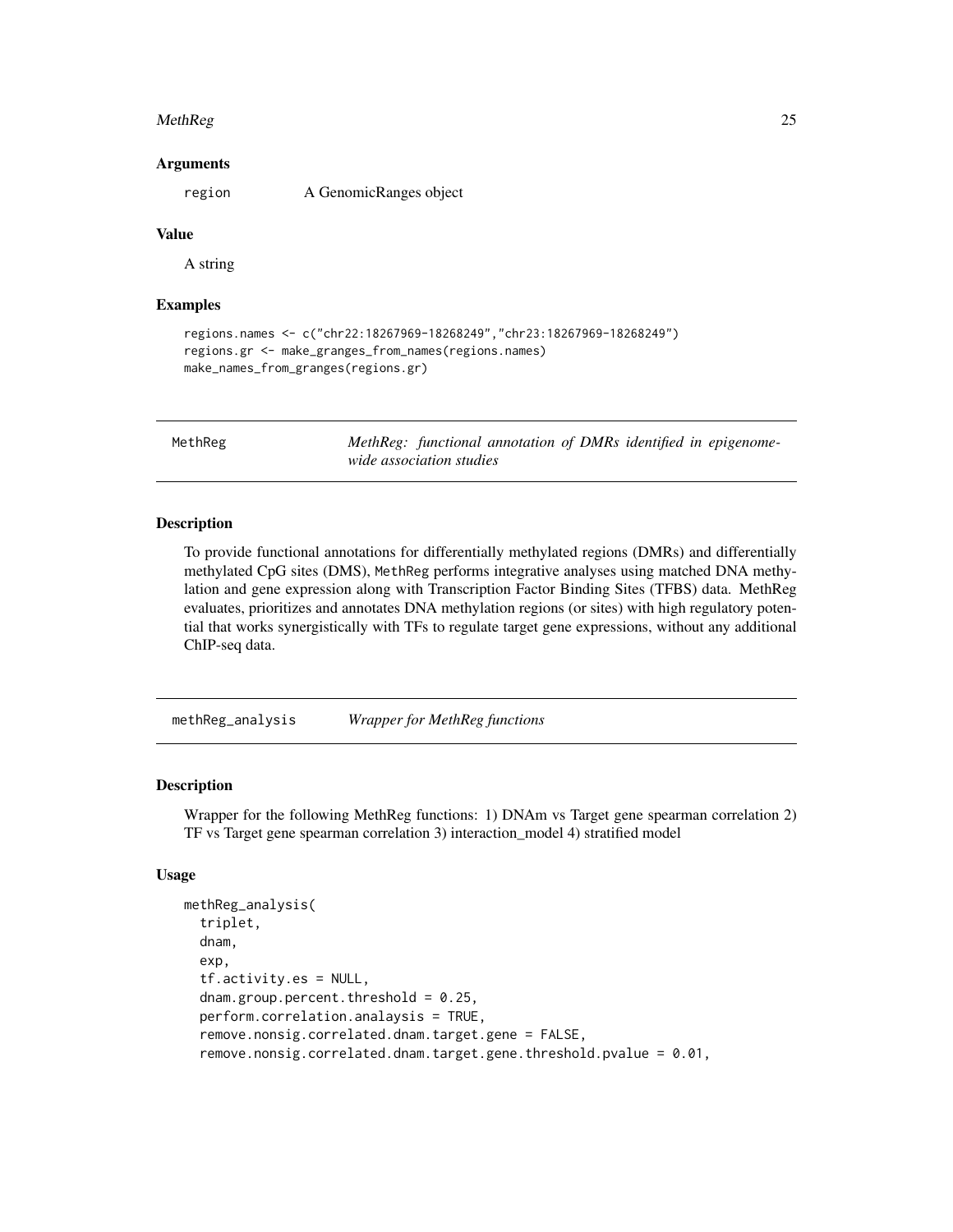```
remove.nonsig.correlated.dnam.target.gene.threshold.estimate = 0.2,
remove.sig.correlated.tf.exp.dnam = TRUE,
filter.triplet.by.sig.term = TRUE,
filter.triplet.by.sig.term.using.fdr = TRUE,
filter.triplet.by.sig.term.pvalue.threshold = 0.05,
multiple.correction.by.stage.wise.analysis = TRUE,
tf.dnam.classifier.pval.threshold = 0.001,
verbose = FALSE,
cores = 1
```
## Arguments

 $\mathcal{L}$ 

| triplet                                                      | Data frame with columns for DNA methylation region (regionID), TF (TF), and<br>target gene (target)                                                                                                                                                                                                                                                                |
|--------------------------------------------------------------|--------------------------------------------------------------------------------------------------------------------------------------------------------------------------------------------------------------------------------------------------------------------------------------------------------------------------------------------------------------------|
| dnam                                                         | DNA methylation matrix or SummarizedExperiment object (columns: samples<br>in the same order as exp matrix, rows: regions/probes)                                                                                                                                                                                                                                  |
| exp                                                          | A matrix or SummarizedExperiment object object (columns: samples in the<br>same order as dnam, rows: genes represented by ensembl IDs (e.g. ENSG00000239415))                                                                                                                                                                                                      |
| tf.activity.es                                               | A matrix with normalized enrichment scores for each TF across all samples to<br>be used in linear models instead of TF gene expression. See get_tf_ES.                                                                                                                                                                                                             |
| dnam.group.percent.threshold                                 |                                                                                                                                                                                                                                                                                                                                                                    |
|                                                              | DNA methylation threshold percentage to define samples in the low methylated<br>group and high methylated group. For example, setting the threshold to 0.3<br>$(30\%)$ will assign samples with the lowest 30% methylation in the low group<br>and the highest $30\%$ methylation in the high group. Default is 0.25 (25%),<br>accepted threshold range (0.0,0.5]. |
| perform.correlation.analaysis                                |                                                                                                                                                                                                                                                                                                                                                                    |
|                                                              | Perform correlation analysis?                                                                                                                                                                                                                                                                                                                                      |
|                                                              | remove.nonsig.correlated.dnam.target.gene                                                                                                                                                                                                                                                                                                                          |
|                                                              | If spearman correlation of target expression and DNAm for all samples is not<br>significant (pvalue $> 0.05$ ), triplet will be removed If wilcoxon test of target<br>expression Q1 and Q4 is not significant (pvalue $> 0.05$ ), triplet will be removed.                                                                                                         |
|                                                              | remove.nonsig.correlated.dnam.target.gene.threshold.pvalue                                                                                                                                                                                                                                                                                                         |
|                                                              | Cut-off for remove.nonsig.correlated.dnam.target.gene in the spearman test                                                                                                                                                                                                                                                                                         |
| remove.nonsig.correlated.dnam.target.gene.threshold.estimate |                                                                                                                                                                                                                                                                                                                                                                    |
|                                                              | Cut-off for remove.nonsig.correlated.dnam.target.gene in the spearman test                                                                                                                                                                                                                                                                                         |
|                                                              | remove.sig.correlated.tf.exp.dnam                                                                                                                                                                                                                                                                                                                                  |
|                                                              | If wilcoxon test of TF expression Q1 and Q4 is significant (pvalue $< 0.05$ ), triplet<br>will be removed.                                                                                                                                                                                                                                                         |
| filter.triplet.by.sig.term                                   |                                                                                                                                                                                                                                                                                                                                                                    |
|                                                              | Filter significant triplets ? Select triplets if any term is significant 1) interaction<br>(TF x DNAm) p-value < 0.05 or 2) DNAm p-value < 0.05 or 3) TF p-value <<br>0.05 in binary model                                                                                                                                                                         |
|                                                              | filter.triplet.by.sig.term.using.fdr                                                                                                                                                                                                                                                                                                                               |
|                                                              | Uses FRD instead of p-value when using filter.triplet.by.sig.term.                                                                                                                                                                                                                                                                                                 |

<span id="page-25-0"></span>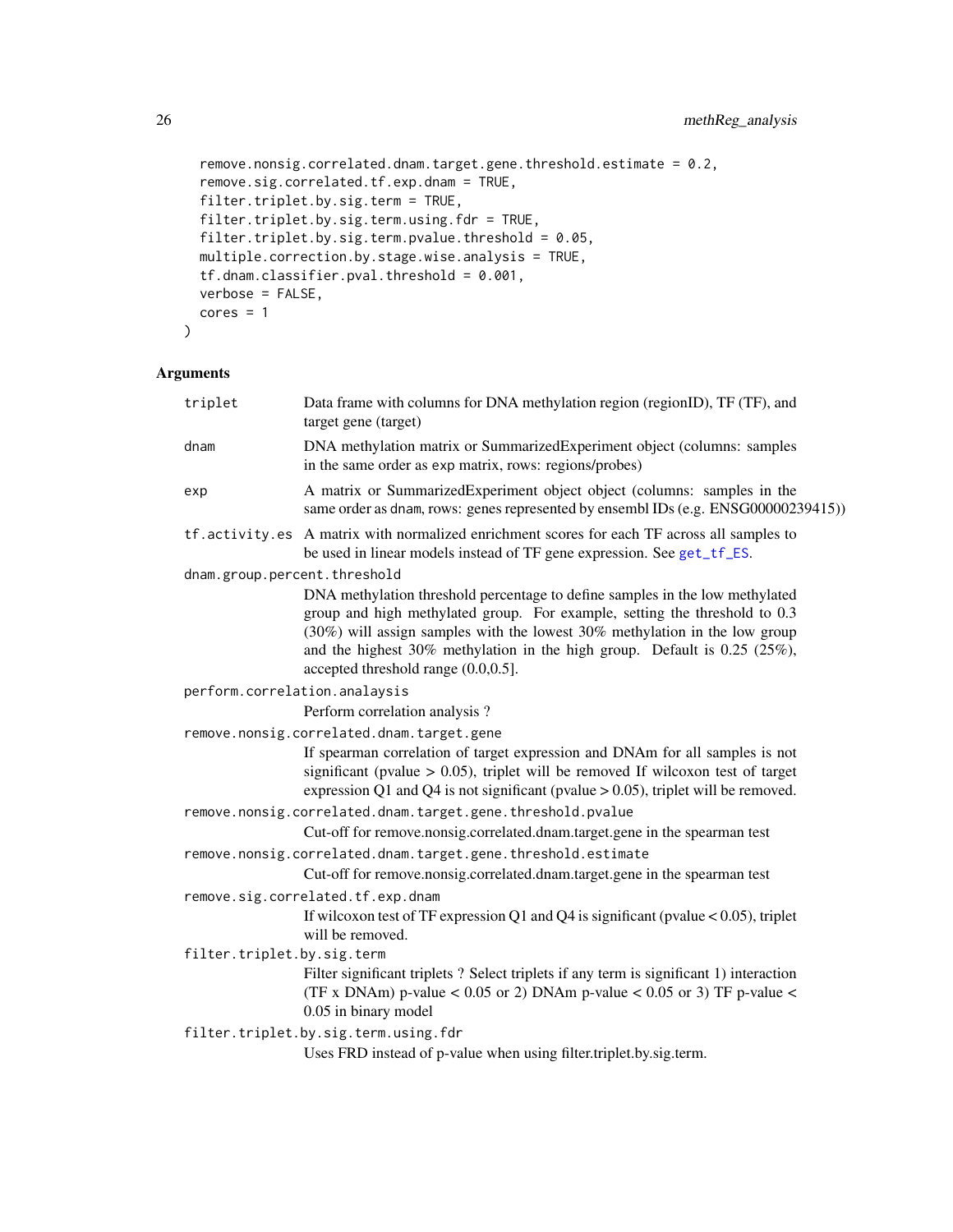|         | filter.triplet.by.sig.term.pvalue.threshold                                                                                                            |
|---------|--------------------------------------------------------------------------------------------------------------------------------------------------------|
|         | P-values/FDR Threshold to filter significant triplets.                                                                                                 |
|         | multiple.correction.by.stage.wise.analysis                                                                                                             |
|         | A boolean indicating if stagewise analysis should be performed to correct for<br>multiple comparisons. If set to FALSE then FDR analysis is performed. |
| verbose | A logical argument indicating if messages output should be provided.                                                                                   |
| cores   | Number of CPU cores to be used. Default 1.                                                                                                             |

#### Details

This function fits the linear model

 $log2(RNA target) \sim log2(TF) + DNAm + log2(TF) \times DNAm$ 

to triplet data as follow:

Model by considering DNAm as a binary variable - we defined a binary group for DNA methylation values (high  $= 1$ , low  $= 0$ ). That is, samples with the highest DNAm levels (top 25 percent) has high = 1, samples with lowest DNAm levels (bottom 25 percent) has high = 0. Note that in this implementation, only samples with DNAm values in the first and last quartiles are considered.

In these models, the term log2(TF) evaluates direct effect of TF on target gene expression, DNAm evaluates direct effect of DNAm on target gene expression, and  $log2(TF)$ \*DNAm evaluates synergistic effect of DNAm and TF, that is, if TF regulatory activity is modified by DNAm.

There are two implementations of these models, depending on whether there are an excessive amount (i.e. more than 25 percent) of samples with zero counts in RNAseq data:

- When percent of zeros in RNAseq data is less than 25 percent, robust linear models are implemented using rlm function from MASS package. This gives outlier gene expression values reduced weight. We used "psi.bisqure" option in function rlm (bisquare weighting, https://stats.idre.ucla.edu/r/dae/robust-regression/).
- When percent of zeros in RNAseq data is more than 25 percent, zero inflated negative binomial models are implemented using zeroinfl function from pscl package. This assumes there are two processes that generated zeros (1) one where the counts are always zero (2) another where the count follows a negative binomial distribution.

To account for confounding effects from covariate variables, first use the get\_residuals function to obtain RNA or DNAm residual values which have covariate effects removed, then fit interaction model. Note that no log2 transformation is needed when interaction\_model is applied to residuals data.

Note that only triplets with TF expression not significantly different in high vs. low methylation groups will be evaluated (Wilcoxon test,  $p > 0.05$ ).

#### Value

A dataframe with Region, TF, target, TF\_symbo, target\_symbol, estimates and P-values, after fitting robust linear models or zero-inflated negative binomial models (see Details above).

Model considering DNAm values as a binary variable generates quant\_pval\_metGrp, quant\_pval\_rna.tf, quant\_pval\_metGrp.rna.tf, quant\_estimates\_metGrp, quant\_estimates\_rna.tf, quant\_estimates\_metGrp.rna.tf.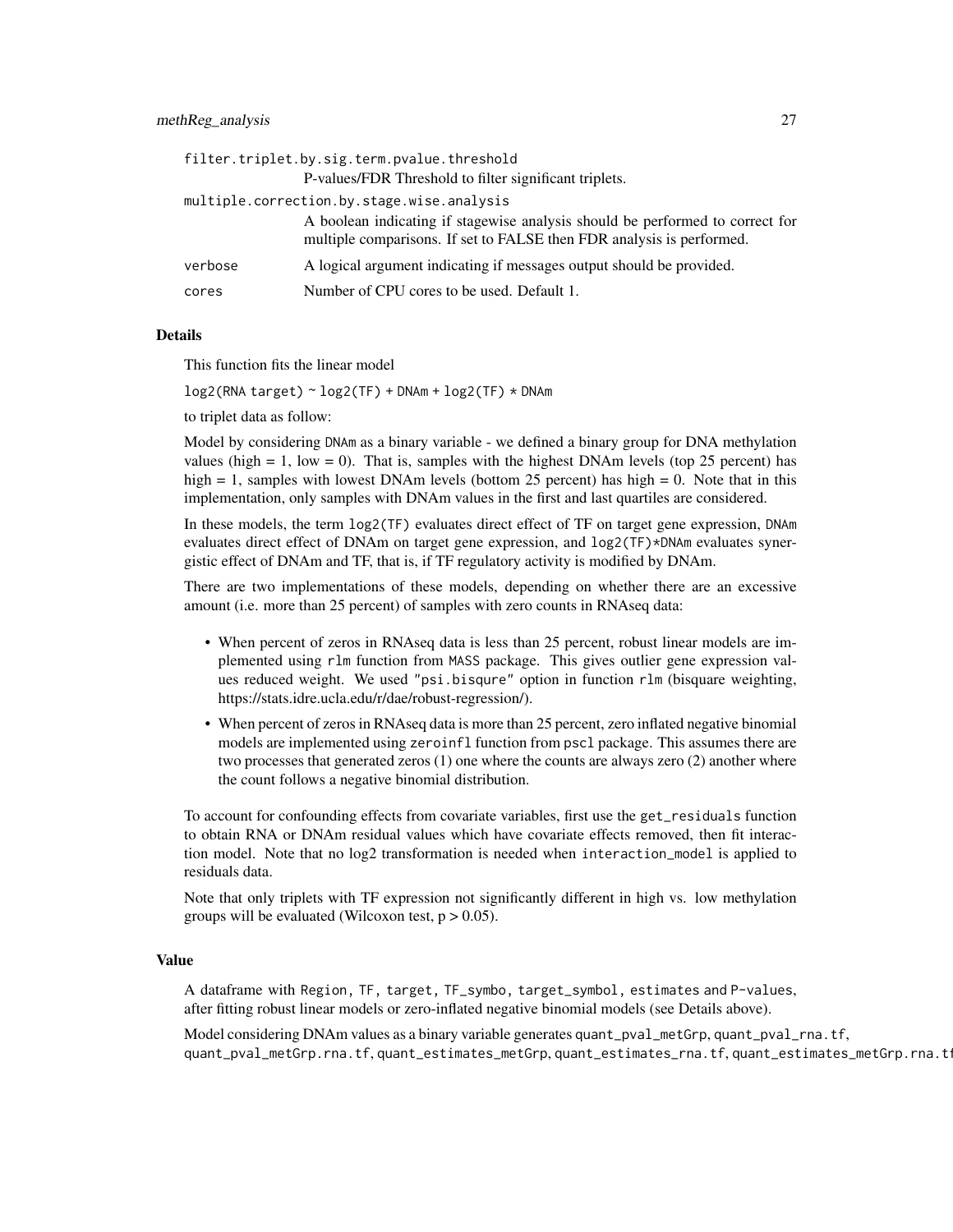Model.interaction indicates which model (robust linear model or zero inflated model) was used to fit Model 1, and Model.quantile indicates which model(robust linear model or zero inflated model) was used to fit Model 2.

plot\_interaction\_model

*Plot interaction model results*

## Description

Create several plots to show interaction data TF expression with target gene interaction using a linear model

 $log2(RNAtarget) = log2(TF) + DNAm + log2(TF) * DNAm$ 

To consider covariates, RNA can also be the residuals.

 $log2(RNA target residuals) = log2(TF residual) + DNAm + log2(TF residual) * DNAm$ 

#### Usage

```
plot_interaction_model(
  triplet.results,
  dnam,
  exp,
  metadata,
  tf.activity.es = NULL,
  tf.dnam.classifier.pval.thld = 0.001,
  dnam.group.threshold = 0.25,
  label.dnam = "beta-value",
  label.exp = "expression",
  genome = "hg38",
  add.tf.vs.exp.scatter.plot = FALSE
)
```
#### **Arguments**

triplet.results

|          | Output from function interaction model with Region ID, TF (column name:<br>TF), and target gene (column name: target), p-values and estimates of interaction |
|----------|--------------------------------------------------------------------------------------------------------------------------------------------------------------|
| dnam     | DNA methylation matrix or SummarizedExperiment object (columns: samples)<br>same order as met, rows: regions/probes)                                         |
| exp      | gene expression matrix or a Summarized Experiment object (columns: samples<br>same order as met, rows: genes)                                                |
| metadata | A data frame with samples as rownames and one columns that will be used to<br>color the samples                                                              |

<span id="page-27-0"></span>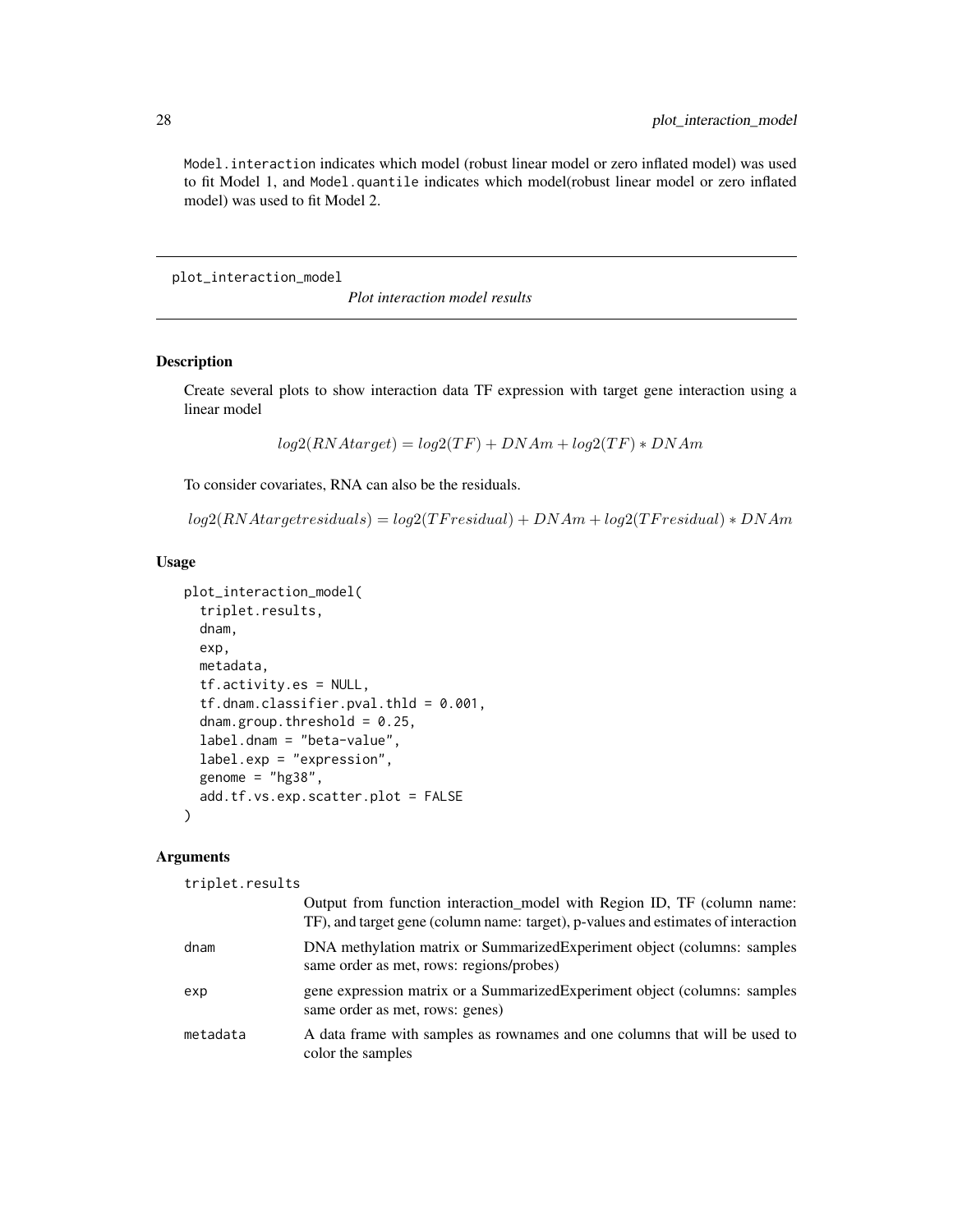tf.activity.es A matrix with normalized enrichment scores for each TF across all samples to be used in linear models instead of TF gene expression.

tf.dnam.classifier.pval.thld

P-value threshold to consider a linear model significant of not. Default 0.001. This will be used to classify the TF role and DNAm effect.

dnam.group.threshold

|            | DNA methylation threshold percentage to define samples in the low methylated                                           |
|------------|------------------------------------------------------------------------------------------------------------------------|
|            | group and high methylated group. For example, setting the threshold to 0.3                                             |
|            | $(30\%)$ will assign samples with the lowest 30% methylation in the low group                                          |
|            | and the highest 30% methylation in the high group. Default is $0.25$ (25%),<br>accepted threshold range $(0.0, 0.5]$ . |
| label.dnam | Used for label text. Option "beta-value" and "residuals"                                                               |
| label.exp  | Used for label text. Option "expression" and "residuals"                                                               |
| genome     | Genome of reference to be added to the plot as text                                                                    |

add.tf.vs.exp.scatter.plot

Add another row to the figure if the target gene expression vs TF expression stratified by DNA methylation groups (DNAmLow - low quartile, DNAmHigh - high quartile)

#### Value

A ggplot object, includes a table with results from fitting interaction model, and the the following scatter plots: 1) TF vs DNAm, 2) Target vs DNAm, 3) Target vs TF, 4) Target vs TF for samples in Q1 and Q4 for DNA methylation, 5) Target vs DNAm for samples in Q1 and Q4 for the TF

```
library(dplyr)
dnam \le runif(20, min = 0, max = 1) %>%
 matrix(ncol = 1) %rownames(dnam) <- c("chr3:203727581-203728580")
colnames(dnam) <- paste0("Samples",1:20)
exp.target <- runif(20,min = 0, \text{max} = 10) %>%
 matrix(ncol = 1) %rownames(exp.target) <- c("ENSG00000252982")
colnames(exp.target) <- paste0("Samples",1:20)
exp.tf <- runit(20, min = 0, max = 10) %>%
 matrix(ncol = 1) %rownames(exp.tf) <- c("ENSG00000083937")
colnames(exp.tf) <- paste0("Samples",1:20)
exp <- rbind(exp.tf, exp.target)
triplet <- data.frame(
   "regionID" = c("chr3:203727581-203728580"),
   "target" = "ENSG00000252982",
   "TF" = "ENSG00000083937"
```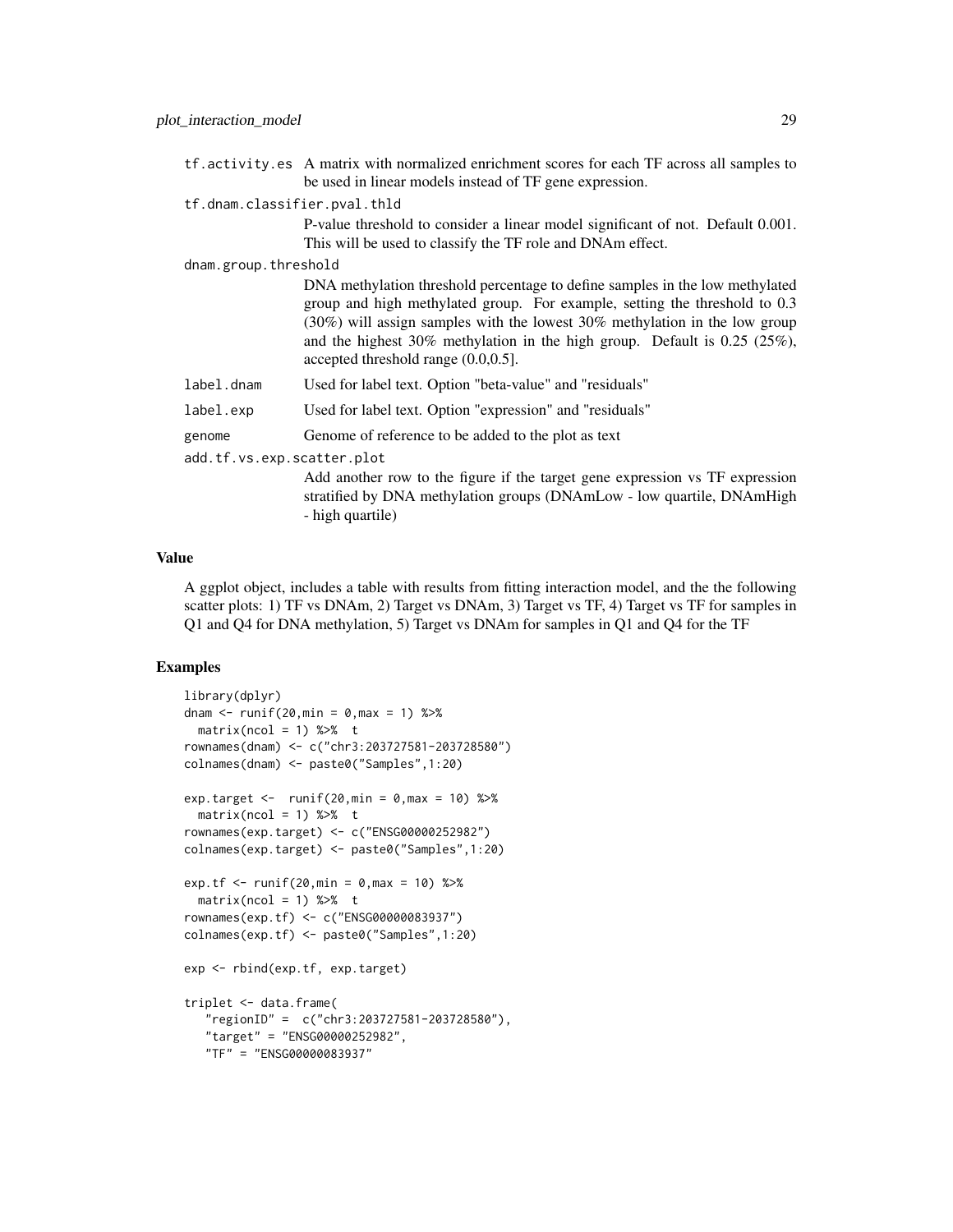```
)
results <- interaction_model(
   triplet = triplet,
   dnam = dnam,
   exp = exp,dnam.group.threshold = 0.25,
   stage.wise.analysis = FALSE,
   sig.threshold = 1,
   filter.correlated.tf.exp.dnam = FALSE,
   filter.correlated.target.exp.dnam = FALSE,
   filter.triplet.by.sig.term = FALSE
\mathcal{L}plots <- plot_interaction_model(
    triplet.results = results,
    dnam = dnam,
    exp = exp
\mathcal{L}
```
plot\_stratified\_model *Plot stratified model results*

#### Description

Create several plots to show interaction data TF expression with target gene interaction using a linear model

```
log2(RNA target) log2(TF)
```
to samples with highest DNAm values (top 25 percent) and lowest DNAm values (bottom 25 percent), separately.

#### Usage

```
plot_stratified_model(
  triplet.results,
  dnam,
  exp,
 metadata,
  label.dnam = "beta-value",
  label.exp = "expression",
  tf.activity.es = NULL,
  dnam.group.threshold = 0.25\lambda
```
## Arguments

triplet.results

Output from function stratified\_model with Region ID, TF (column name: TF), and target gene (column name: target), p-values and estimates of interaction

<span id="page-29-0"></span>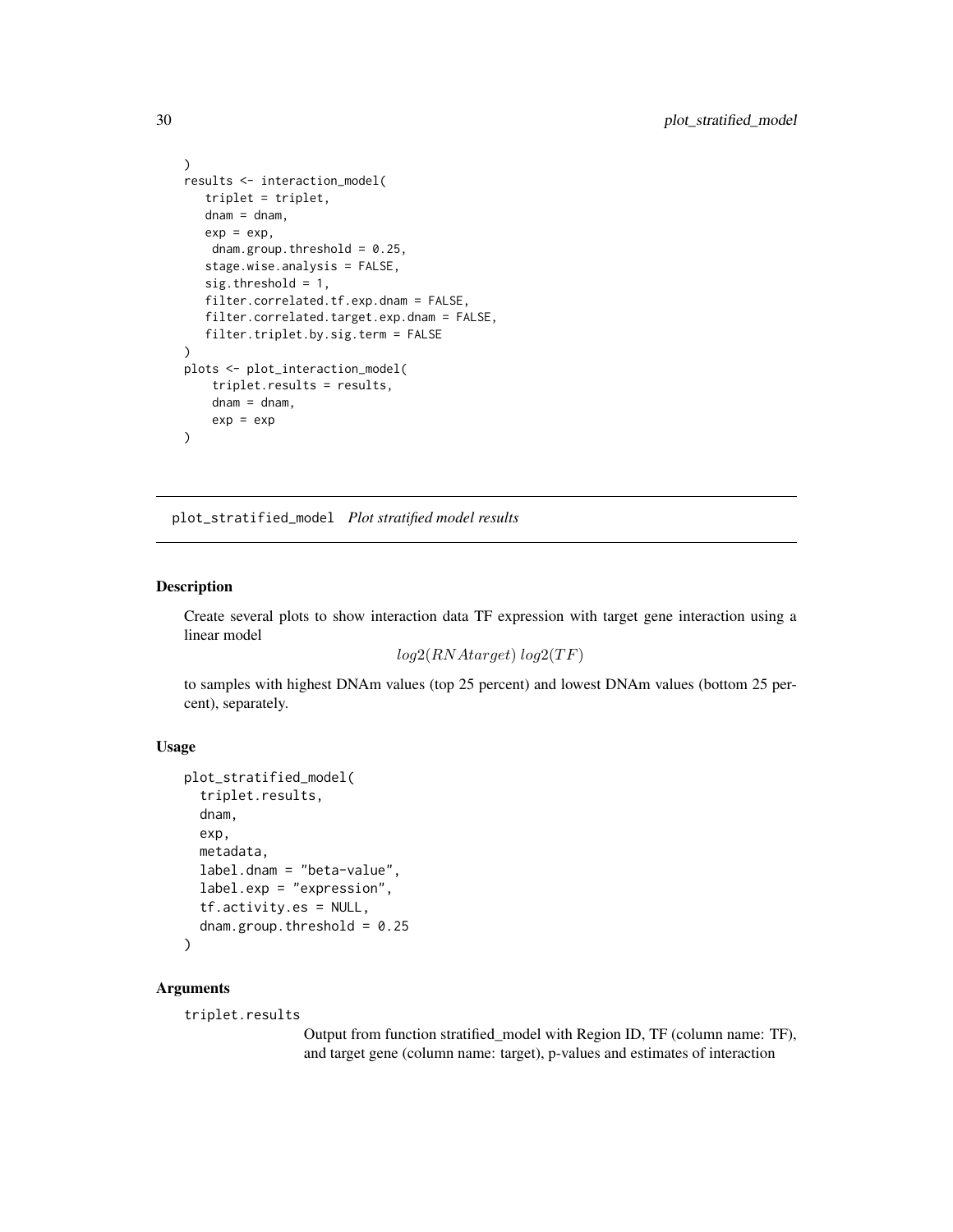<span id="page-30-0"></span>

| dnam                 | DNA methylation matrix or SummarizedExperiment object (columns: samples<br>same order as met, rows: regions/probes)                                                                                                                                                                                                                                                    |
|----------------------|------------------------------------------------------------------------------------------------------------------------------------------------------------------------------------------------------------------------------------------------------------------------------------------------------------------------------------------------------------------------|
| exp                  | A gene expression matrix or SummarizedExperiment object (columns: samples<br>same order as met, rows: genes)                                                                                                                                                                                                                                                           |
| metadata             | A data frame with samples as row names and one columns that will be used to<br>color the samples                                                                                                                                                                                                                                                                       |
| label.dnam           | Used for label text. Option "beta-value" and "residuals"                                                                                                                                                                                                                                                                                                               |
| label.exp            | Used for label text. Option "expression" and "residuals"                                                                                                                                                                                                                                                                                                               |
|                      | tf. activity.es A matrix with normalized enrichment scores for each TF across all samples to<br>be used in linear models instead of TF gene expression.                                                                                                                                                                                                                |
| dnam.group.threshold |                                                                                                                                                                                                                                                                                                                                                                        |
|                      | DNA methylation threshold percentage to define samples in the low methylated<br>group and high methylated group. For example, setting the threshold to 0.3<br>$(30\%)$ will assign samples with the lowest 30% methylation in the low group<br>and the highest $30\%$ methylation in the high group. Default is 0.25 (25%),<br>accepted threshold range $(0.0, 0.5]$ . |

#### Value

A ggplot object, includes a table with results from fitting stratified model, and the following scatter plots: 1) TF vs DNAm, 2) Target vs DNAm, 3) Target vs TF, 4) Target vs TF for samples in Q1 and Q4 for DNA methylation, 5) Target vs DNAm for samples in Q1 and Q4 for the TF

| stratified_model | Fits linear models to triplet data (Target, TF, DNAm) for samples            |
|------------------|------------------------------------------------------------------------------|
|                  | with high DNAm or low DNAm separately, and annotates TF (activa-             |
|                  | <i>tor/repressor)</i> and DNam effect over TF activity (attenuate, enhance). |

## Description

Should be used after fitting interaction\_model, and only for triplet data with significant TF\*DNAm interaction. This analysis examines in more details on how TF activities differ in samples with high DNAm or low DNAm values.

#### Usage

```
stratified_model(
  triplet,
  dnam,
  exp,
 cores = 1,
  tf.activity.es = NULL,
  tf.dnam.classifier.pval.thld = 0.001,
  dnam.group.threshold = 0.25)
```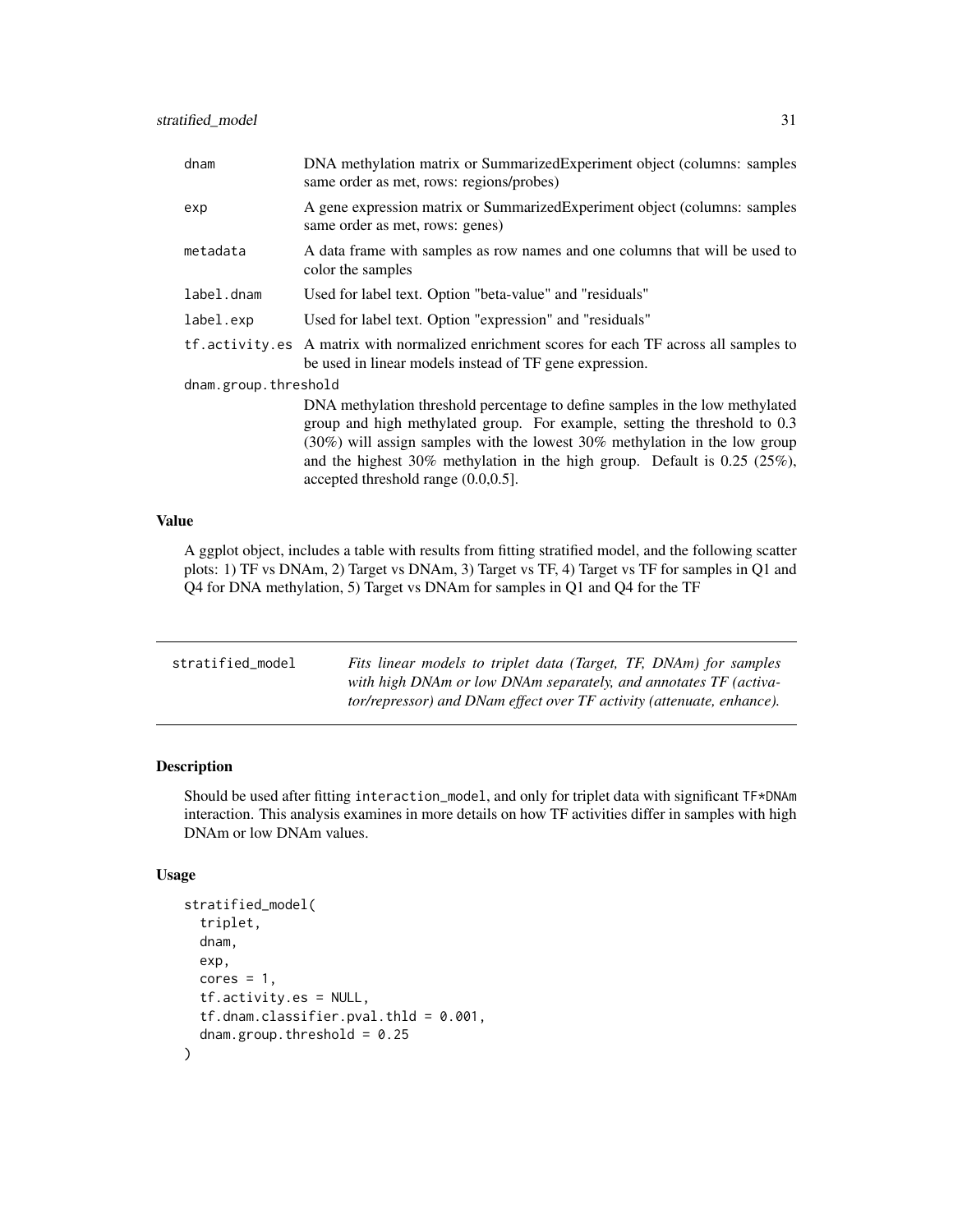## Arguments

| triplet                      | Data frame with columns for DNA methylation region (regionID), TF (TF), and<br>target gene (target)                                                                                                                                                                                                                                                                |
|------------------------------|--------------------------------------------------------------------------------------------------------------------------------------------------------------------------------------------------------------------------------------------------------------------------------------------------------------------------------------------------------------------|
| dnam                         | DNA methylation matrix or SummarizedExperiment (columns: samples in the<br>same order as exp matrix, rows: regions/probes)                                                                                                                                                                                                                                         |
| exp                          | A matrix or Summarized Experiment (columns: samples in the same order as<br>dnam matrix, rows: genes represented by ensembl IDs (e.g. ENSG00000239415))                                                                                                                                                                                                            |
| cores                        | Number of CPU cores to be used. Default 1.                                                                                                                                                                                                                                                                                                                         |
|                              | tf. activity.es A matrix with normalized enrichment scores for each TF across all samples to<br>be used in linear models instead of TF gene expression.                                                                                                                                                                                                            |
| tf.dnam.classifier.pval.thld |                                                                                                                                                                                                                                                                                                                                                                    |
|                              | P-value threshold to consider a linear model significant of not. Default 0.001.<br>This will be used to classify the TF role and DNAm effect.                                                                                                                                                                                                                      |
| dnam.group.threshold         |                                                                                                                                                                                                                                                                                                                                                                    |
|                              | DNA methylation threshold percentage to define samples in the low methylated<br>group and high methylated group. For example, setting the threshold to 0.3<br>$(30\%)$ will assign samples with the lowest 30% methylation in the low group<br>and the highest $30\%$ methylation in the high group. Default is 0.25 (25%),<br>accepted threshold range (0.0,0.5]. |

#### Details

This function fits linear model log2(RNA target) = log2(TF)

to samples with highest DNAm values (top 25 percent) or lowest DNAm values (bottom 25 percent), separately.

There are two implementations of these models, depending on whether there are an excessive amount (i.e. more than 25 percent) of samples with zero counts in RNAseq data:

- When percent of zeros in RNAseq data is less than 25 percent, robust linear models are implemented using rlm function from MASS package. This gives outlier gene expression values reduced weight. We used "psi.bisqure" option in function rlm (bisquare weighting, https://stats.idre.ucla.edu/r/dae/robust-regression/).
- When percent of zeros in RNAseq data is more than 25 percent, zero inflated negative binomial models are implemented using zeroinfl function from pscl package. This assumes there are two processes that generated zeros (1) one where the counts are always zero (2) another where the count follows a negative binomial distribution.

To account for confounding effects from covariate variables, first use the get\_residuals function to obtain RNA residual values which have covariate effects removed, then fit interaction model. Note that no log2 transformation is needed when interaction\_model is applied to residuals data.

This function also provides annotations for TFs. A TF is annotated as activator if increasing amount of TF (higher TF gene expression) corresponds to increased target gene expression. A TF is annotated as repressor if increasing amount of TF (higher TF gene expression) corresponds to decrease in target gene expression. A TF is annotated as dual if in the Q1 methylation group increasing amount of TF (higher TF gene expression) corresponds to increase in target gene expression, while in Q4 methylation group increasing amount of TF (higher TF gene expression)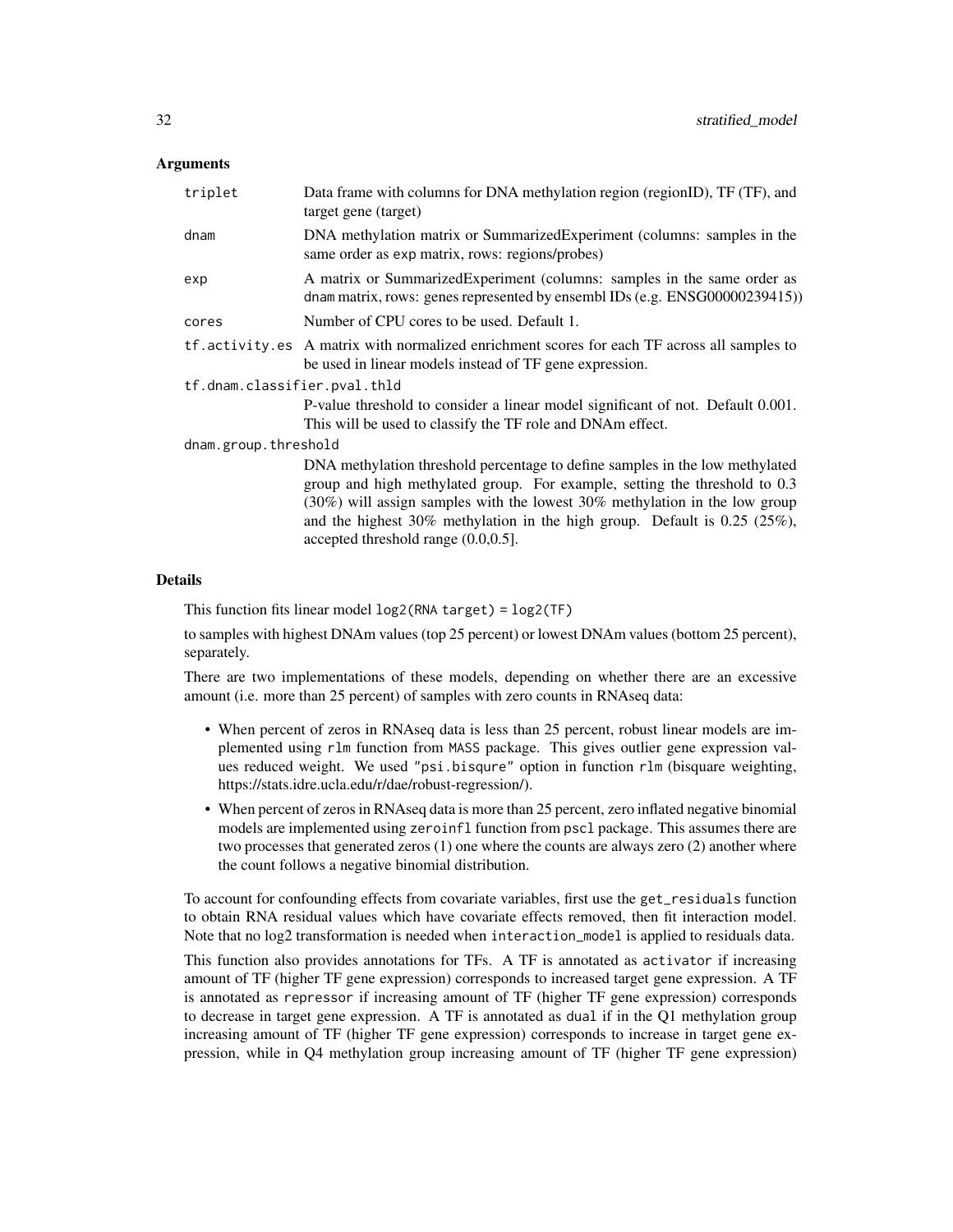#### stratified\_model 33

corresponds to decrease in target gene expression (or the same but changing Q1 and Q4 in the previous sentence).

In addition, a region/CpG is annotated as enhancing if more TF regulation on gene transcription is observed in samples with high DNAm. That is, DNA methylation enhances TF regulation on target gene expression. On the other hand, a region/CpG is annotated as attenuating if more TF regulation on gene transcription is observed in samples with low DNAm. That is, DNA methylation reduces TF regulation on target gene expression.

#### Value

A data frame with Region, TF, target, TF\_symbol target\_symbol, results for fitting linear models to samples with low methylation (DNAmlow\_pval\_rna.tf, DNAmlow\_estimate\_rna.tf), or samples with high methylation (DNAmhigh\_pval\_rna.tf, DNAmhigh\_pval\_rna.tf.1), annotations for TF (class.TF) and (class.TF.DNAm).

```
library(dplyr)
dnam <- runif (20, min = 0, \text{max} = 1) %>%
 matrix(ncol = 1) % > 10rownames(dnam) <- c("chr3:203727581-203728580")
colnames(dnam) <- paste0("Samples",1:20)
exp.target <- runif (20,min = 0, \text{max} = 10) %>%
 matrix(ncol = 1) %rownames(exp.target) <- c("ENSG00000232886")
colnames(exp.target) <- paste0("Samples",1:20)
exp.tf <- runif (20, min = 0, max = 10) %>%
 matrix(ncol = 1) %rownames(exp.tf) <- c("ENSG00000232888")
colnames(exp.tf) <- paste0("Samples",1:20)
exp <- rbind(exp.tf, exp.target)
triplet <- data.frame(
  "regionID" = c("chr3:203727581-203728580"),
   "target" = "ENSG00000232886",
   "TF" = "ENSG00000232888"
\lambdaresults <- stratified_model(
 triplet = triplet,
 dnam = dnam,
 exp = exp)
```